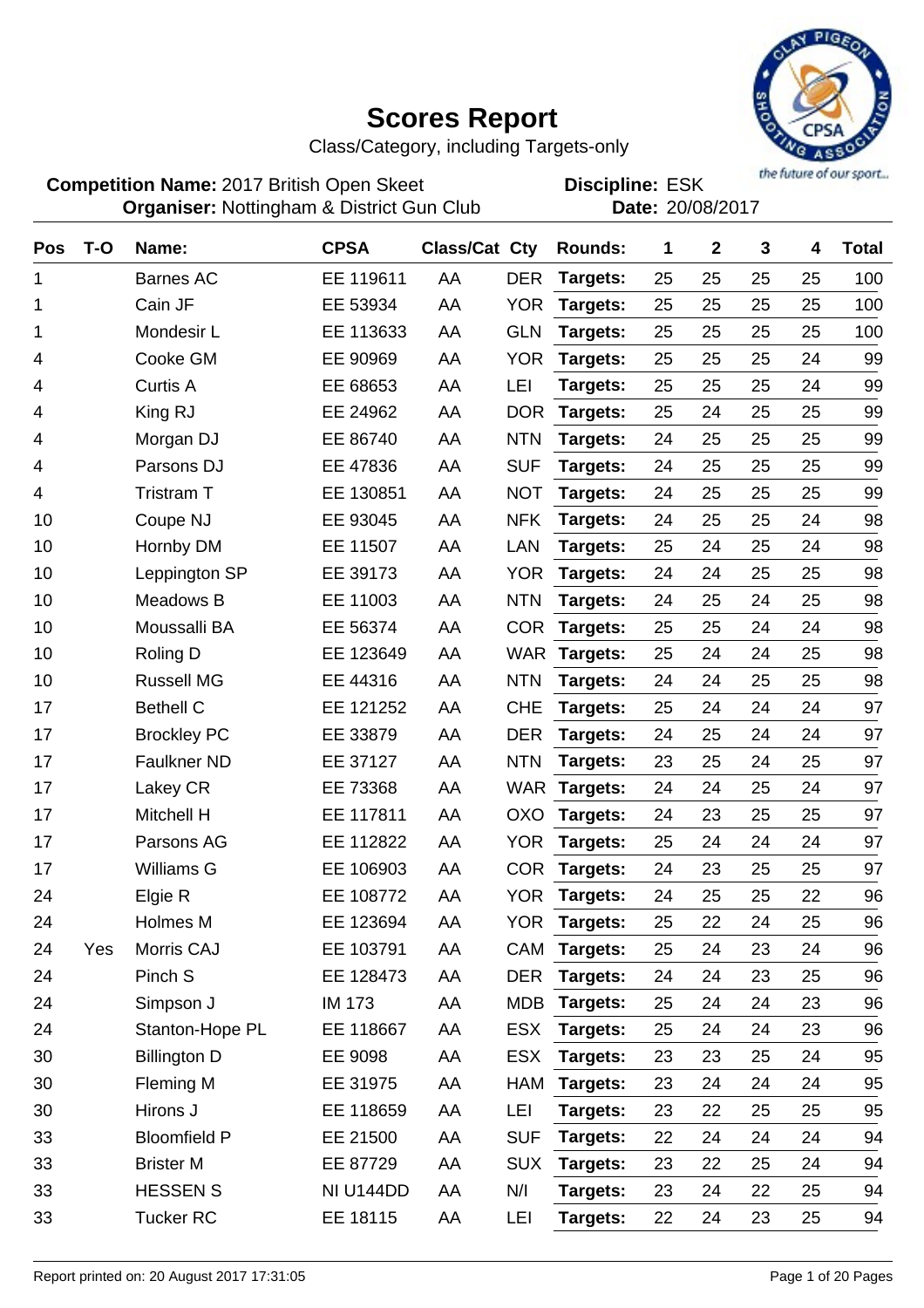

Class/Category, including Targets-only

| <b>Competition Name: 2017 British Open Skeet</b>     | <b>Discipline: ESK</b> |
|------------------------------------------------------|------------------------|
| <b>Organiser: Nottingham &amp; District Gun Club</b> | Date: 20/08/2017       |

the future of our sport...

| Pos | T-O | Name:            | <b>CPSA</b>  | <b>Class/Cat Cty</b> |            | <b>Rounds:</b> | 1  | $\mathbf{2}$ | 3  | 4  | Total       |
|-----|-----|------------------|--------------|----------------------|------------|----------------|----|--------------|----|----|-------------|
| 37  |     | Armstrong A      | EE 67654     | AA                   | <b>DER</b> | Targets:       | 24 | 25           | 22 | 22 | 93          |
| 37  |     | Smith T          | EE 3815      | AA                   | H/W        | Targets:       | 21 | 22           | 25 | 25 | 93          |
| 39  |     | Pallot G         | EE 112769    | AA                   | C/I        | Targets:       | 23 | 23           | 23 | 23 | 92          |
| 40  |     | <b>Barette</b> I | EE 112612    | AA                   | C/I        | Targets:       | 22 | 24           | 22 | 23 | 91          |
| 40  |     | Corkill J        | <b>IM 17</b> | AA                   | <b>MDB</b> | Targets:       | 23 | 22           | 25 | 21 | 91          |
| 40  |     | Phypers M        | EE 107822    | AA                   | SOM        | Targets:       | 24 | 24           | 23 | 20 | 91          |
| 43  |     | De La Cour A     | EE 97437     | AA                   | C/I        | Targets:       | 20 | 22           | 24 | 23 | 89          |
| 44  |     | Settle C         | EE 98502     | AA                   | C/I        | Targets:       | 20 | 24           | 21 | 23 | 88          |
| 45  |     | <b>Blacker R</b> | EE 73033     | AA                   | <b>YOR</b> | Targets:       | 22 | 22           | 21 | 20 | 85          |
| 46  |     | Dean R           | EE 105788    | AA                   | <b>YOR</b> | Targets:       |    |              |    |    | $\mathbf 0$ |
| 46  |     | Gill L           | EE 127545    | AA                   | <b>NTN</b> | Targets:       |    |              |    |    | $\mathbf 0$ |
| 46  |     | <b>Howard N</b>  | EE 123407    | AA                   | <b>NOT</b> | Targets:       |    |              |    |    | 0           |
|     |     |                  |              |                      |            |                |    |              |    |    |             |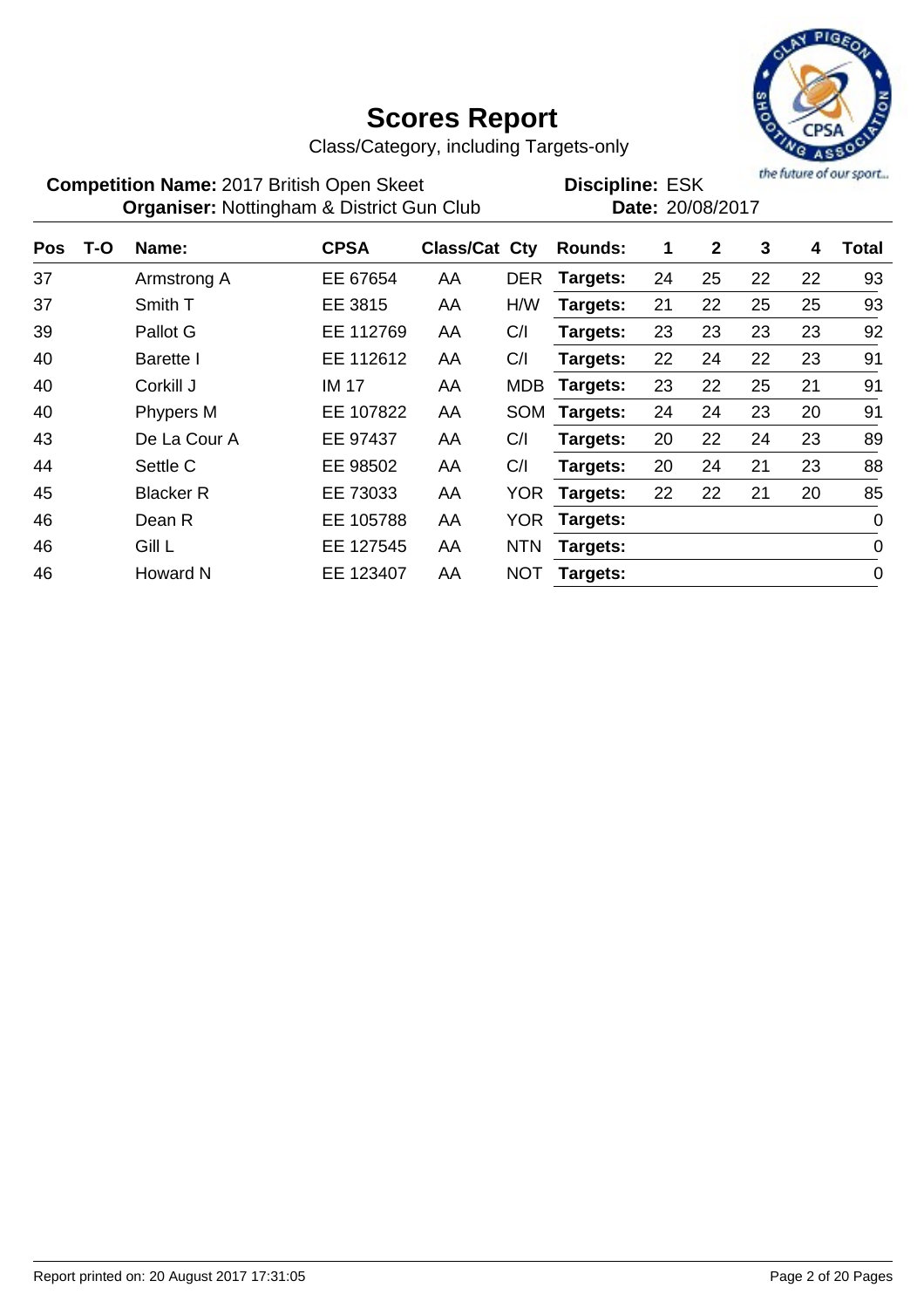

Class/Category, including Targets-only

**Competition Name:** 2017 British Open Skeet **EDIS** Discipline: ESK **Organiser:** Nottingham & District Gun Club **Date:** 20/08/2017

| <b>Pos</b>     | $T-O$ | Name:              | <b>CPSA</b>     | Class/Cat Cty |            | Rounds:      | 1  | $\boldsymbol{2}$ | 3  | 4  | <b>Total</b> |
|----------------|-------|--------------------|-----------------|---------------|------------|--------------|----|------------------|----|----|--------------|
| 1              |       | Tones JT           | EE 82121        | A             | <b>DUR</b> | Targets:     | 24 | 25               | 25 | 25 | 99           |
| 2              |       | Clifford T         | EE 134547       | A             | <b>NOT</b> | Targets:     | 25 | 25               | 24 | 24 | 98           |
| $\overline{2}$ |       | Defreitas G        | EE 33271        | A             | <b>ESX</b> | Targets:     | 24 | 24               | 25 | 25 | 98           |
| $\overline{2}$ |       | Parkinson E        | EE 130555       | A             | H/W        | Targets:     | 25 | 24               | 24 | 25 | 98           |
| 5              | Yes   | <b>Bales NC</b>    | <b>WW 1986</b>  | A             | <b>WDB</b> | Targets:     | 25 | 23               | 24 | 25 | 97           |
| 5              |       | Jones R            | EE 31122        | Α             | <b>SHR</b> | Targets:     | 24 | 25               | 24 | 24 | 97           |
| 5              |       | Parkin AR          | <b>WW 1979</b>  | A             | <b>WDB</b> | Targets:     | 24 | 25               | 25 | 23 | 97           |
| 8              |       | Andrews M          | EE 91411        | Α             | C/I        | Targets:     | 25 | 25               | 22 | 24 | 96           |
| 8              |       | Denney H           | EE 118012       | A             | <b>CHE</b> | Targets:     | 23 | 25               | 24 | 24 | 96           |
| 8              |       | Jones C            | EE 126835       | A             | <b>WAR</b> | Targets:     | 25 | 23               | 24 | 24 | 96           |
| 8              |       | Lawson E           | EE 131024       | $A^*$         | <b>NOT</b> | Targets:     | 23 | 24               | 25 | 24 | 96           |
| 8              |       | Manning RJ         | EE 50249        | A             | <b>SUF</b> | Targets:     | 23 | 25               | 25 | 23 | 96           |
| 8              |       | Miller JCE         | EE 19676        | A             | <b>NOT</b> | Targets:     | 25 | 23               | 23 | 25 | 96           |
| 8              |       | Moore DC           | EE 8494         | A             | <b>LIN</b> | Targets:     | 25 | 23               | 24 | 24 | 96           |
| 8              |       | Morris GL          | <b>WW 1905</b>  | Α             | <b>WDB</b> | Targets:     | 25 | 22               | 25 | 24 | 96           |
| 8              |       | <b>Pullin SW</b>   | WW 2480         | Α             | <b>WDB</b> | Targets:     | 23 | 25               | 23 | 25 | 96           |
| 8              |       | Vickers C          | EE 43770        | A             | <b>CHE</b> | Targets:     | 25 | 24               | 24 | 23 | 96           |
| 8              |       | <b>Walmsley M</b>  | EE 128767       | A             | <b>STA</b> | Targets:     | 24 | 23               | 24 | 25 | 96           |
| 19             |       | <b>Collins P</b>   | EE 9784         | A             | <b>YOR</b> | Targets:     | 24 | 24               | 25 | 22 | 95           |
| 19             |       | Common E           | EE 117664       | A             | <b>NOR</b> | Targets:     | 24 | 24               | 23 | 24 | 95           |
| 19             |       | Cross M            | <b>IM 140</b>   | A             | <b>MDB</b> | Targets:     | 24 | 24               | 22 | 25 | 95           |
| 19             |       | Cross S            | <b>IM36</b>     | Α             | <b>MDB</b> | Targets:     | 23 | 24               | 24 | 24 | 95           |
| 19             |       | Dunne J            | EE 113258       | A             | <b>COR</b> | Targets:     | 24 | 24               | 23 | 24 | 95           |
| 19             |       | Fallon P           | EE 101569       | A             | <b>WAR</b> | Targets:     | 25 | 24               | 23 | 23 | 95           |
| 19             |       | Fielding C         | EE 57263        | Α             | <b>STA</b> | Targets:     | 24 | 25               | 23 | 23 | 95           |
| 19             |       | Harvey A           | EE 85130        | A             | LIN        | Targets:     | 25 | 22               | 23 | 25 | 95           |
| 19             |       | Orr <sub>N</sub>   | EE 70648        | A             | <b>NOT</b> | Targets:     | 22 | 24               | 25 | 24 | 95           |
| 19             |       | Partridge R        | <b>WW 2527</b>  | Α             |            | WDB Targets: | 25 | 25               | 22 | 23 | 95           |
| 19             |       | Potts <sub>R</sub> | EE 130160       | A             | <b>STA</b> | Targets:     | 22 | 24               | 25 | 24 | 95           |
| 19             |       | Taylor A           | EE 118869       | A             | CAM        | Targets:     | 22 | 24               | 24 | 25 | 95           |
| 19             |       | <b>Wagstaff EJ</b> | EE 94859        | A             | <b>CHE</b> | Targets:     | 23 | 22               | 25 | 25 | 95           |
| 32             | Yes   | <b>Bird RJ</b>     | EE 85382        | Α             | LIN        | Targets:     | 24 | 23               | 22 | 25 | 94           |
| 32             |       | <b>CHURCH J</b>    | <b>NI U988Y</b> | A             | N/I        | Targets:     | 25 | 24               | 21 | 24 | 94           |
| 32             |       | Cunliffe IJ        | EE 117868       | A             | <b>CHE</b> | Targets:     | 24 | 22               | 24 | 24 | 94           |
| 32             |       | Davies M           | <b>WW 1985</b>  | A             |            | WDB Targets: | 22 | 23               | 24 | 25 | 94           |
| 32             |       | Holliday K         | EE 39408        | A             | <b>NOT</b> | Targets:     | 24 | 22               | 25 | 23 | 94           |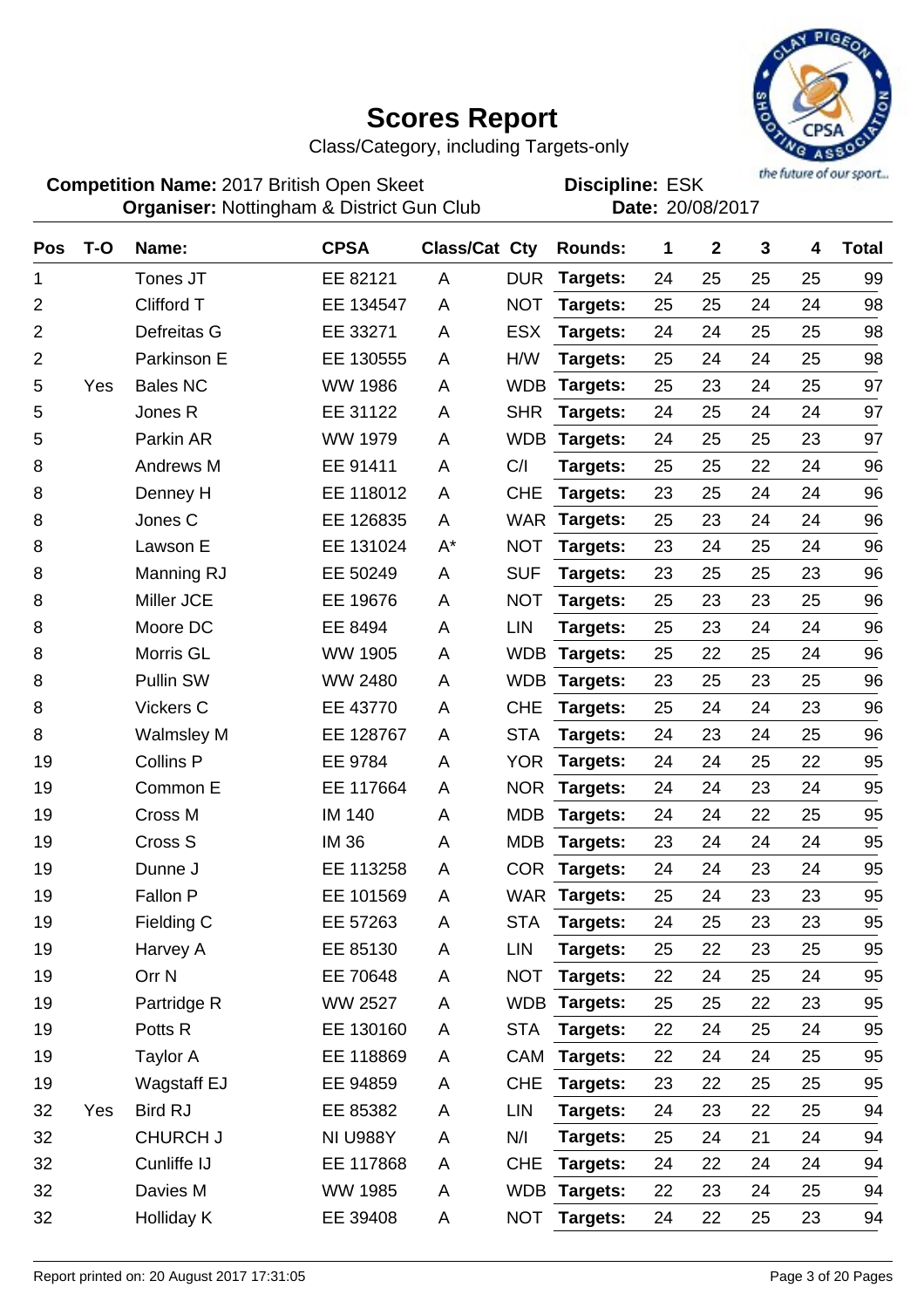

Class/Category, including Targets-only

**Competition Name:** 2017 British Open Skeet **EDIS** Discipline: ESK **Organiser:** Nottingham & District Gun Club **Date:** 20/08/2017

| Pos | $T-O$ | Name:              | <b>CPSA</b>     | Class/Cat Cty |            | Rounds:         | 1  | $\mathbf 2$ | 3  | 4  | <b>Total</b> |
|-----|-------|--------------------|-----------------|---------------|------------|-----------------|----|-------------|----|----|--------------|
| 32  | Yes   | Morgan S           | EE 137387       | $A^*$         | <b>WAL</b> | Targets:        | 23 | 24          | 25 | 22 | 94           |
| 32  |       | Spence P           | SS 6081         | A             | <b>UKN</b> | Targets:        | 23 | 25          | 24 | 22 | 94           |
| 32  |       | <b>Stewart H</b>   | <b>SS 3008</b>  | Α             | <b>UKN</b> | Targets:        | 22 | 23          | 24 | 25 | 94           |
| 40  |       | Caira              | SS 6115         | A             | SCO        | Targets:        | 25 | 24          | 23 | 21 | 93           |
| 40  | Yes   | <b>Collins MD</b>  | EE 111404       | A             | CAM        | Targets:        | 25 | 22          | 23 | 23 | 93           |
| 40  |       | Cook P             | EE 5051         | Α             | CAM        | Targets:        | 23 | 23          | 24 | 23 | 93           |
| 40  | Yes   | <b>Cundall E</b>   | EE 102412       | A             | <b>LIN</b> | Targets:        | 23 | 24          | 23 | 23 | 93           |
| 40  |       | Hayes I            | EE 105434       | A             | <b>MER</b> | Targets:        | 23 | 24          | 22 | 24 | 93           |
| 40  |       | Jones RP           | EE 51136        | A             | LAN        | Targets:        | 23 | 23          | 23 | 24 | 93           |
| 40  |       | Lewis T            | EE 125004       | Α             | <b>SHR</b> | Targets:        | 24 | 21          | 24 | 24 | 93           |
| 40  |       | Parkinson ITD      | EE 80828        | Α             | H/W        | Targets:        | 22 | 25          | 25 | 21 | 93           |
| 40  |       | Sanders LD         | EE 99421        | Α             | H/W        | Targets:        | 24 | 22          | 22 | 25 | 93           |
| 40  |       | Sargeson M         | EE 91605        | A             | <b>CHE</b> | Targets:        | 22 | 23          | 25 | 23 | 93           |
| 40  |       | Shanks E           | EE 122157       | A             | <b>NOR</b> | Targets:        | 23 | 22          | 25 | 23 | 93           |
| 40  |       | Smith GB           | EE 87573        | A             | <b>YOR</b> | Targets:        | 23 | 25          | 22 | 23 | 93           |
| 40  |       | Stephens A         | EE 123017       | Α             | <b>COR</b> | Targets:        | 23 | 23          | 22 | 25 | 93           |
| 40  |       | <b>Stewart A</b>   | SS 4241         | A             | <b>UKN</b> | Targets:        | 24 | 24          | 20 | 25 | 93           |
| 40  |       | <b>STEWART R</b>   | <b>NI U635C</b> | Α             | N/I        | Targets:        | 24 | 23          | 22 | 24 | 93           |
| 55  |       | Barr L             | EE 23506        | A             | LEI        | Targets:        | 24 | 22          | 22 | 24 | 92           |
| 55  |       | Lobley S           | EE 113904       | Α             | <b>NTN</b> | Targets:        | 25 | 24          | 20 | 23 | 92           |
| 55  |       | Ludford-Brooks B   | EE 125698       | A             | <b>DER</b> | Targets:        | 24 | 23          | 22 | 23 | 92           |
| 55  |       | O'Reilly K         | EE 132027       | A             | <b>CHE</b> | Targets:        | 24 | 22          | 23 | 23 | 92           |
| 55  |       | <b>Taylor D</b>    | EE 42961        | Α             | <b>YOR</b> | Targets:        | 24 | 24          | 22 | 22 | 92           |
| 60  |       | <b>Christian M</b> | EE 122272       | A             | <b>KEN</b> | Targets:        | 23 | 21          | 23 | 24 | 91           |
| 60  |       | <b>Flint SG</b>    | EE 86701        | Α             | <b>DER</b> | <b>Targets:</b> | 21 | 25          | 22 | 23 | 91           |
| 60  |       | Nelson P           | SS 4309         | Α             |            | UKN Targets:    | 22 | 24          | 22 | 23 | 91           |
| 60  |       | Rollinson JR       | EE 96098        | Α             | <b>YOR</b> | Targets:        | 21 | 23          | 23 | 24 | 91           |
| 60  |       | Shaw P             | EE 113183       | A             | <b>YOR</b> | Targets:        | 22 | 21          | 24 | 24 | 91           |
| 60  |       | Tones JT           | EE 19568        | Α             | <b>DUR</b> | Targets:        | 21 | 24          | 22 | 24 | 91           |
| 66  |       | Lancaster CE       | EE 98359        | A             | <b>YOR</b> | Targets:        | 21 | 22          | 22 | 25 | 90           |
| 67  |       | Allen W            | EE 128356       | A             | <b>STA</b> | Targets:        | 23 | 22          | 22 | 22 | 89           |
| 67  |       | <b>Babcock C</b>   | EE 129386       | A             | <b>CHE</b> | Targets:        | 24 | 22          | 21 | 22 | 89           |
| 67  |       | Bone C             | EE 126141       | A             | <b>LIN</b> | Targets:        | 24 | 22          | 21 | 22 | 89           |
| 67  |       | <b>Tavernor DL</b> | WW 2482         | A             | WAL        | Targets:        | 22 | 24          | 23 | 20 | 89           |
| 71  |       | Davies JD          | WW 2365         | Α             |            | WDB Targets:    | 22 | 20          | 23 | 23 | 88           |
| 71  |       | <b>Hilton SP</b>   | EE 126077       | A             |            | NOT Targets:    | 24 | 24          | 21 | 19 | 88           |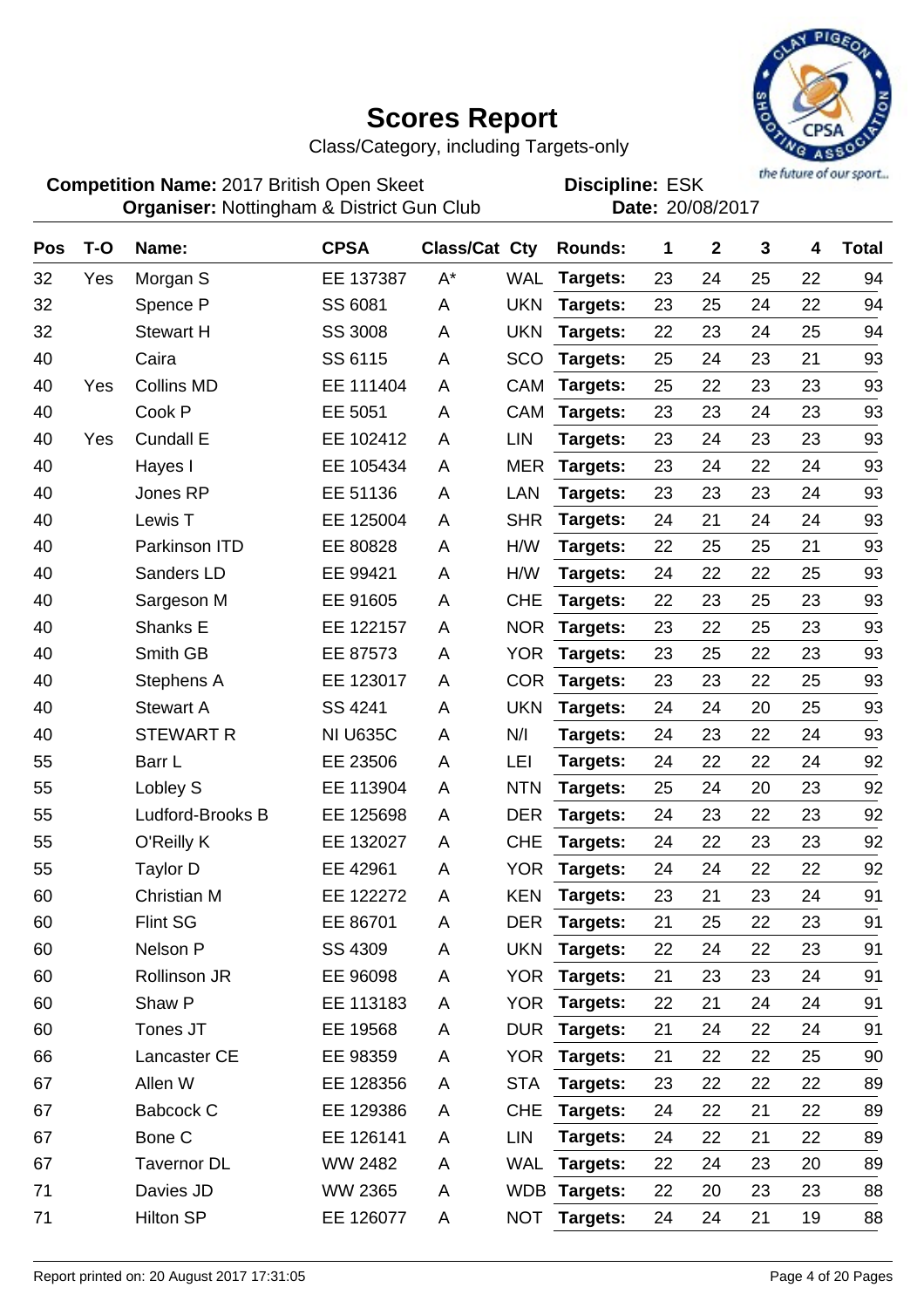

Class/Category, including Targets-only

**Competition Name:** 2017 British Open Skeet **EDIS** Discipline: ESK **Organiser:** Nottingham & District Gun Club **Date:** 20/08/2017

| <b>Pos</b> | T-O | Name:              | <b>CPSA</b>   | <b>Class/Cat Cty</b> |            | <b>Rounds:</b> | 1  | $\mathbf{2}$ | 3  | 4  | Total       |
|------------|-----|--------------------|---------------|----------------------|------------|----------------|----|--------------|----|----|-------------|
| 71         |     | Perrin GR          | EE 80755      | A                    | <b>SUF</b> | Targets:       | 23 | 22           | 23 | 20 | 88          |
| 71         |     | <b>Shrives BS</b>  | EE 66063      | A                    | <b>NOT</b> | Targets:       | 21 | 22           | 24 | 21 | 88          |
| 75         |     | Webster G          | EE 118818     | A                    | <b>DER</b> | Targets:       | 23 | 19           | 21 | 24 | 87          |
| 76         |     | Handley DL         | <b>WW 195</b> | A                    | WDB.       | Targets:       | 21 | 21           | 21 | 21 | 84          |
| 76         |     | <b>Robinson TR</b> | EE 90911      | A                    | <b>CUM</b> | Targets:       | 20 | 23           | 21 | 20 | 84          |
| 78         |     | Hillyer JT         | EE 44892      | A                    | <b>NTN</b> | Targets:       | 20 | 19           | 20 | 21 | 80          |
| 79         | Yes | Swain R            | EE 128514     | A                    | <b>KEN</b> | Targets:       | 24 | 24           | 19 |    | 67          |
| 80         |     | <b>Gizzi HF</b>    | WW 2335       | A                    | WDB.       | Targets:       |    |              |    |    | $\mathbf 0$ |
| 80         |     | Glas HE            | EE 134073     | A                    | <b>STA</b> | Targets:       |    |              |    |    | $\mathbf 0$ |
| 80         |     | Lock B             | EE 105787     | A                    | <b>SUF</b> | Targets:       |    |              |    |    | $\mathbf 0$ |
| 80         |     | Macho C            | EE 117686     | A                    | <b>STA</b> | Targets:       |    |              |    |    | $\mathbf 0$ |
| 80         |     | Mcgregor T         | EE 123850     | A                    | <b>SUF</b> | Targets:       |    |              |    |    | $\mathbf 0$ |
| 80         |     | Owen G             | EE 126843     | A                    | <b>NTN</b> | Targets:       |    |              |    |    | $\mathbf 0$ |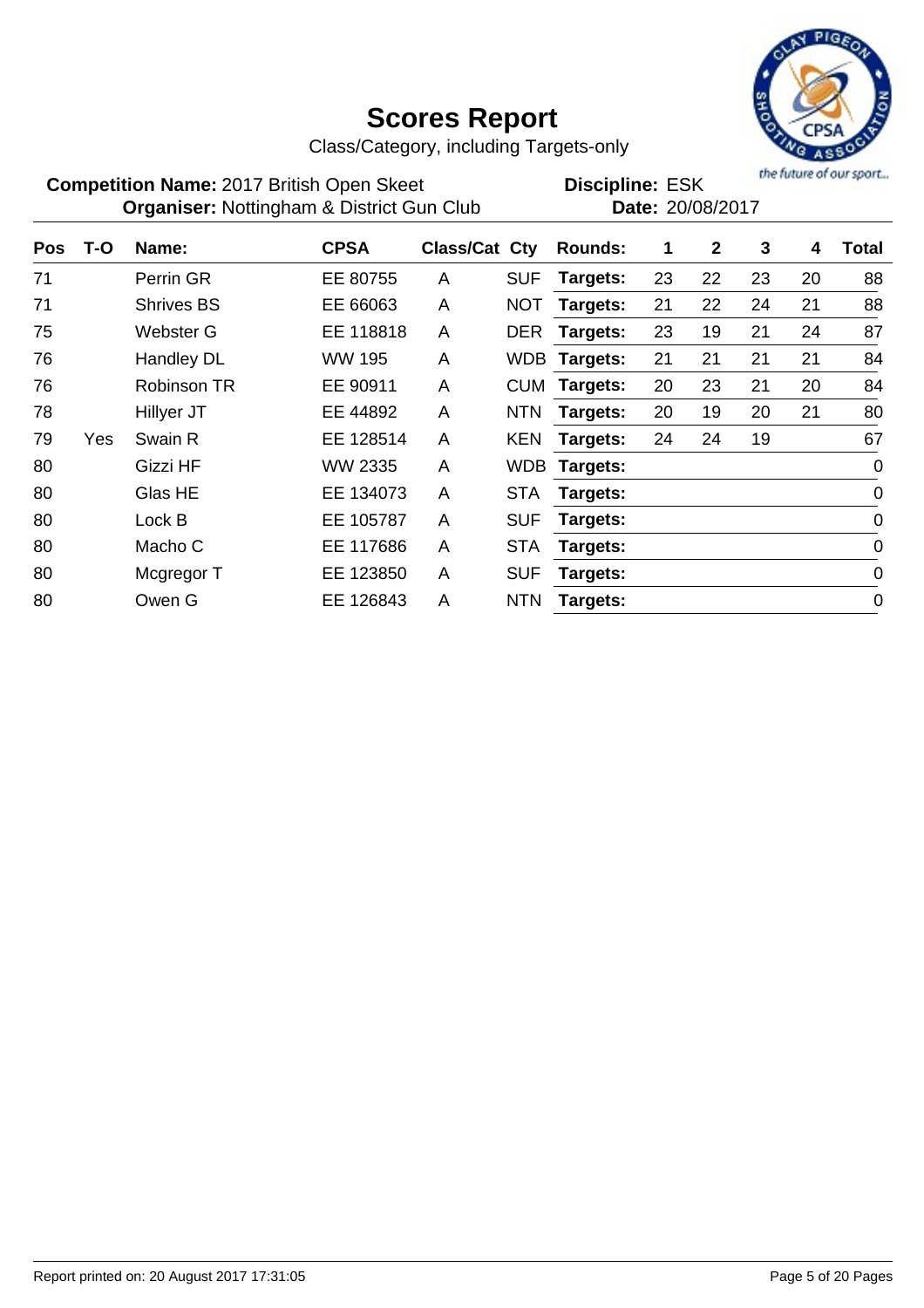

Class/Category, including Targets-only

**Competition Name:** 2017 British Open Skeet **EDIS** Discipline: ESK **Organiser:** Nottingham & District Gun Club **Date:** 20/08/2017

| Pos            | $T-O$ | Name:                   | <b>CPSA</b>  | <b>Class/Cat Cty</b> |            | Rounds:      | 1  | $\mathbf{2}$ | 3  | 4  | <b>Total</b> |
|----------------|-------|-------------------------|--------------|----------------------|------------|--------------|----|--------------|----|----|--------------|
| 1              |       | Jones M                 | EE 127751    | B                    | <b>WAR</b> | Targets:     | 25 | 25           | 25 | 25 | 100          |
| $\overline{2}$ |       | Pawlusek G              | EE 126840    | B                    | <b>NTN</b> | Targets:     | 25 | 25           | 25 | 24 | 99           |
| 3              |       | Mitchell J              | EE 134609    | B                    | <b>LIN</b> | Targets:     | 24 | 25           | 25 | 24 | 98           |
| 3              |       | Smith B                 | EE 127009    | B                    | H/W        | Targets:     | 25 | 25           | 23 | 25 | 98           |
| 5              |       | Gale S                  | EE 130089    | B                    | <b>YOR</b> | Targets:     | 22 | 25           | 25 | 24 | 96           |
| 5              |       | Haley M                 | EE 122716    | В                    | <b>CHE</b> | Targets:     | 25 | 25           | 23 | 23 | 96           |
| 5              |       | Hilton J                | EE 126109    | B                    | <b>NOT</b> | Targets:     | 24 | 24           | 25 | 23 | 96           |
| 5              |       | Moran P                 | EE 111137    | В                    | <b>HAM</b> | Targets:     | 23 | 25           | 24 | 24 | 96           |
| 5              |       | Moulding G              | EE 123498    | B                    | CAM        | Targets:     | 23 | 25           | 24 | 24 | 96           |
| 10             |       | <b>Bowen-Matthews R</b> | <b>IM 57</b> | B                    | <b>MDB</b> | Targets:     | 25 | 23           | 22 | 25 | 95           |
| 10             |       | Currie I                | EE 129979    | B                    | H/W        | Targets:     | 25 | 23           | 24 | 23 | 95           |
| 10             |       | English LC              | WW 2429      | B                    | <b>WDB</b> | Targets:     | 23 | 23           | 24 | 25 | 95           |
| 10             |       | Haworth P               | EE 125393    | B                    | LAN        | Targets:     | 24 | 24           | 23 | 24 | 95           |
| 10             |       | Pegg M                  | EE 117926    | B                    | <b>DER</b> | Targets:     | 23 | 24           | 23 | 25 | 95           |
| 10             |       | <b>Walker GA</b>        | EE 12546     | B                    | H/W        | Targets:     | 23 | 25           | 22 | 25 | 95           |
| 16             |       | <b>Burton S</b>         | EE 120196    | B                    | <b>OXO</b> | Targets:     | 23 | 23           | 24 | 24 | 94           |
| 16             |       | Challinor J             | WW 2749      | B                    | <b>WDB</b> | Targets:     | 24 | 24           | 22 | 24 | 94           |
| 16             |       | Grice J                 | EE 9223      | B                    | LEI        | Targets:     | 24 | 23           | 24 | 23 | 94           |
| 16             | Yes   | Nunn SJ                 | EE 127134    | B                    | <b>SUF</b> | Targets:     | 25 | 23           | 23 | 23 | 94           |
| 16             |       | <b>Pummell DG</b>       | EE 35028     | Β                    | <b>ESX</b> | Targets:     | 23 | 22           | 25 | 24 | 94           |
| 16             |       | Ramsden P               | EE 116881    | В                    | <b>DEV</b> | Targets:     | 25 | 21           | 24 | 24 | 94           |
| 16             |       | Silvester SJ            | EE 127976    | B                    | <b>BER</b> | Targets:     | 24 | 22           | 23 | 25 | 94           |
| 16             |       | Ward A                  | EE 114942    | B                    | <b>DEV</b> | Targets:     | 24 | 22           | 23 | 25 | 94           |
| 16             |       | Woods DT                | EE 126508    | B                    | <b>SUX</b> | Targets:     | 24 | 24           | 21 | 25 | 94           |
| 25             |       | Adams M                 | EE 126882    | B                    | <b>CAM</b> | Targets:     | 23 | 22           | 24 | 24 | 93           |
| 25             |       | <b>Barnes NJ</b>        | EE 119618    | B                    | DER        | Targets:     | 24 | 24           | 24 | 21 | 93           |
| 25             | Yes   | <b>HIBBERT R</b>        | ee137504     | B*                   | <b>NOT</b> | Targets:     | 25 | 24           | 21 | 23 | 93           |
| 25             |       | Howieson A              | EE 119983    | Β                    | SCO        | Targets:     | 23 | 22           | 24 | 24 | 93           |
| 25             |       | Kingsnorth W            | EE 104958    | Β                    | <b>BUC</b> | Targets:     | 23 | 25           | 22 | 23 | 93           |
| 25             |       | Russell I               | EE 122908    | Β                    | <b>NTN</b> | Targets:     | 24 | 23           | 23 | 23 | 93           |
| 25             |       | Taylor C                | EE 121302    | Β                    | <b>KEN</b> | Targets:     | 23 | 22           | 23 | 25 | 93           |
| 25             |       | Vogel S                 | EE 128651    | Β                    | <b>NTN</b> | Targets:     | 24 | 22           | 23 | 24 | 93           |
| 33             |       | Allen S                 | EE 112266    | B                    | <b>NFK</b> | Targets:     | 25 | 25           | 20 | 22 | 92           |
| 33             |       | Annand V                | <b>EE 28</b> | Β                    | LAN        | Targets:     | 23 | 21           | 24 | 24 | 92           |
| 33             |       | <b>Bales H</b>          | WW 2307      | Β                    |            | WDB Targets: | 24 | 22           | 23 | 23 | 92           |
| 33             | Yes   | <b>Cundall R</b>        | EE 104353    | B                    | LIN        | Targets:     | 22 | 22           | 23 | 25 | 92           |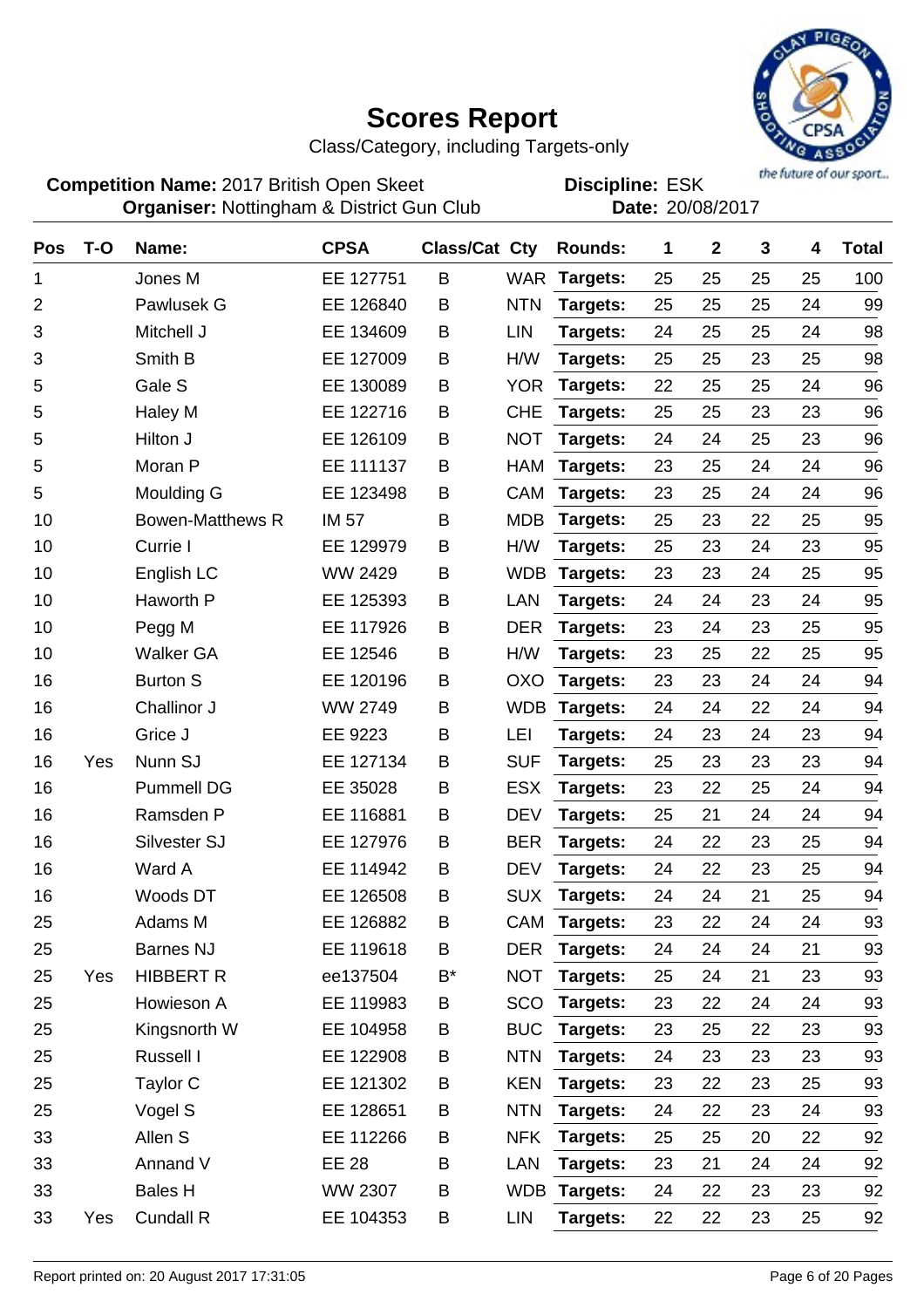

Class/Category, including Targets-only

**Competition Name:** 2017 British Open Skeet **EDIS** Discipline: ESK **Organiser:** Nottingham & District Gun Club **Date:** 20/08/2017

| <b>Pos</b> | $T-O$ | Name:                | <b>CPSA</b>      | <b>Class/Cat Cty</b> |            | <b>Rounds:</b>  | 1  | $\boldsymbol{2}$ | 3  | 4  | <b>Total</b> |
|------------|-------|----------------------|------------------|----------------------|------------|-----------------|----|------------------|----|----|--------------|
| 33         | Yes   | English RC           | <b>WW 1106</b>   | B                    | <b>WDB</b> | Targets:        | 21 | 23               | 25 | 23 | 92           |
| 33         |       | Spooner ID           | EE 63999         | B                    | <b>LIN</b> | Targets:        | 23 | 22               | 23 | 24 | 92           |
| 33         |       | Wright AW            | EE 100           | B                    | <b>CAM</b> | Targets:        | 24 | 22               | 23 | 23 | 92           |
| 40         |       | Dallas H             | EE 24197         | B                    | <b>KEN</b> | Targets:        | 22 | 25               | 21 | 23 | 91           |
| 40         |       | Savins M             | EE 99006         | B                    | OXO        | Targets:        | 22 | 22               | 24 | 23 | 91           |
| 42         | Yes   | <b>Brown PK</b>      | EE 88592         | B                    | <b>NOT</b> | Targets:        | 25 | 24               | 21 | 20 | 90           |
| 42         |       | Hodgkinson G         | EE 127807        | B                    | <b>NOT</b> | Targets:        | 24 | 21               | 23 | 22 | 90           |
| 42         | Yes   | Parfrement RA        | EE 123080        | B                    | <b>NOT</b> | Targets:        | 22 | 23               | 22 | 23 | 90           |
| 42         |       | Savins RL            | EE 126339        | B                    | <b>OXO</b> | Targets:        | 24 | 23               | 22 | 21 | 90           |
| 42         |       | Silvester J          | EE 135254        | B                    | <b>BER</b> | Targets:        | 24 | 23               | 20 | 23 | 90           |
| 42         |       | Vogel K              | EE 127557        | В                    | <b>NTN</b> | Targets:        | 23 | 23               | 22 | 22 | 90           |
| 42         |       | <b>Williams SA</b>   | <b>WW 2381</b>   | Β                    | <b>WDB</b> | Targets:        | 24 | 23               | 20 | 23 | 90           |
| 42         | Yes   | <b>WOODSD</b>        | SBS <sub>1</sub> | Β                    | <b>SUX</b> | Targets:        | 20 | 23               | 22 | 25 | 90           |
| 50         |       | Biggs J              | EE 22184         | B                    | <b>KEN</b> | Targets:        | 24 | 22               | 20 | 23 | 89           |
| 50         |       | Denoon H             | EE 131044        | B                    | <b>NOT</b> | Targets:        | 21 | 21               | 23 | 24 | 89           |
| 50         |       | Dixon AL             | EE 123921        | B                    | <b>DER</b> | Targets:        | 25 | 22               | 19 | 23 | 89           |
| 50         |       | Machin M             | EE 66809         | Β                    | <b>CHE</b> | Targets:        | 23 | 23               | 21 | 22 | 89           |
| 50         |       | Peart H              | EE 39125         | B                    | <b>DUR</b> | Targets:        | 22 | 21               | 22 | 24 | 89           |
| 50         |       | <b>Taylor WR</b>     | EE 115371        | B                    | YOR        | Targets:        | 23 | 23               | 19 | 24 | 89           |
| 50         |       | Thompson R           | EE 108300        | B                    | <b>NOR</b> | Targets:        | 22 | 21               | 23 | 23 | 89           |
| 57         |       | <b>Buck S</b>        | EE 134378        | B                    | <b>NFK</b> | Targets:        | 22 | 22               | 21 | 23 | 88           |
| 57         |       | <b>Bulmer B</b>      | EE 66687         | В                    | <b>NTN</b> | Targets:        | 21 | 21               | 23 | 23 | 88           |
| 57         |       | Irving GJ            | <b>WW 1134</b>   | B                    | <b>WDB</b> | Targets:        | 25 | 20               | 22 | 21 | 88           |
| 57         |       | Parkin JW            | EE 109967        | B                    | <b>DER</b> | Targets:        | 23 | 21               | 23 | 21 | 88           |
| 57         |       | Walsh MA             | EE 85081         | B                    | YOR        | Targets:        | 23 | 24               | 20 | 21 | 88           |
| 62         | Yes   | Cook P               | EE 124089        | B                    |            | NOT Targets:    | 21 | 25               | 19 | 22 | 87           |
| 62         |       | Howe DJ              | EE 114613        | B                    |            | SOM Targets:    | 23 | 23               | 20 | 21 | 87           |
| 62         |       | <b>Irving DM</b>     | WW 1940          | B                    |            | WDB Targets:    | 22 | 22               | 23 | 20 | 87           |
| 62         |       | Payne G              | EE 128438        | B                    |            | NOR Targets:    | 22 | 21               | 24 | 20 | 87           |
| 62         |       | Silvester A          | EE 136577        | B                    | <b>BER</b> | Targets:        | 21 | 22               | 23 | 21 | 87           |
| 67         |       | Spooner <sub>R</sub> | EE 100857        | B                    | H/W        | Targets:        | 22 | 22               | 22 | 20 | 86           |
| 68         |       | Davies K             | EE 127047        | B                    | <b>NOT</b> | Targets:        | 22 | 22               | 21 | 20 | 85           |
| 68         |       | Heslop F             | EE 131363        | B                    | <b>YOR</b> | <b>Targets:</b> | 23 | 20               | 21 | 21 | 85           |
| 70         |       | Lawrenson S          | <b>WW 2576</b>   | B                    |            | WDB Targets:    | 24 | 20               | 19 | 21 | 84           |
| 70         |       | Pennington H         | EE 126398        | B                    | LAN        | Targets:        | 18 | 23               | 21 | 22 | 84           |
| 72         | Yes   | Smith PA             | EE 94721         | B                    | H/W        | Targets:        | 20 | 22               | 20 | 21 | 83           |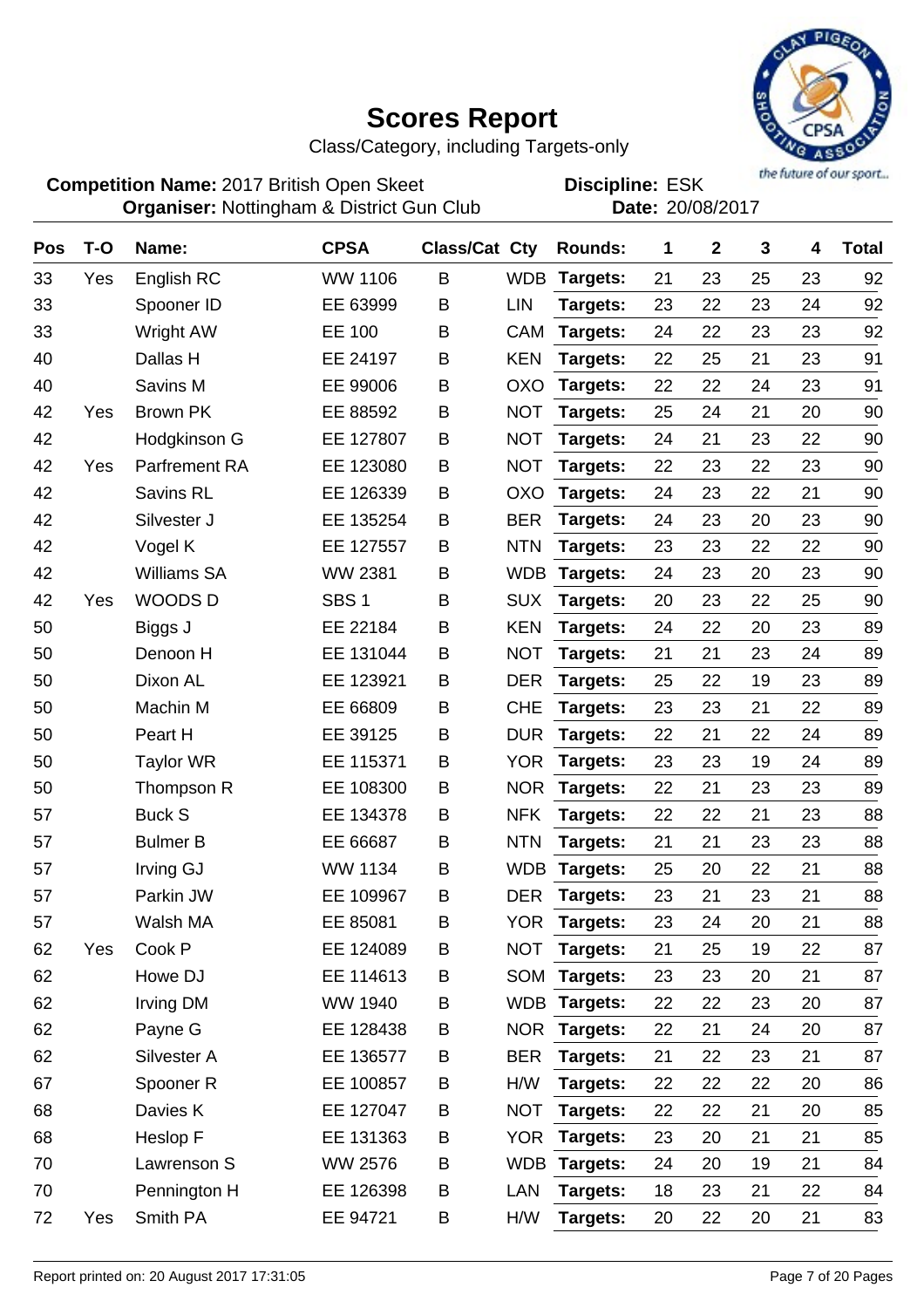

Class/Category, including Targets-only

| <b>Competition Name: 2017 British Open Skeet</b>     | <b>Discipline: ESK</b> |
|------------------------------------------------------|------------------------|
| <b>Organiser: Nottingham &amp; District Gun Club</b> | Date: 20/08/2017       |

**Discipline:**

| <b>Pos</b> | T-O | Name:            | <b>CPSA</b>     | <b>Class/Cat Cty</b> |            | <b>Rounds:</b> | 1  | $\mathbf{2}$ | 3  | 4  | <b>Total</b>   |
|------------|-----|------------------|-----------------|----------------------|------------|----------------|----|--------------|----|----|----------------|
| 72         |     | Stevens AJ       | WW 1622         | B                    | WDB        | Targets:       | 22 | 22           | 18 | 21 | 83             |
| 74         |     | Hancock P        | EE 109234       | B                    | <b>YOR</b> | Targets:       | 21 | 19           | 20 | 19 | 79             |
| 75         |     | Markham R        | EE 117277       | B                    | <b>NTN</b> | Targets:       | 20 | 21           | 19 | 18 | 78             |
| 76         |     | Soanes C         | EE 127102       | B                    | <b>NFK</b> | Targets:       | 16 | 15           | 20 | 16 | 67             |
| 77         |     | Wilson DP        | EE <sub>6</sub> | B                    | <b>YOR</b> | Targets:       | 21 | 21           | 20 |    | 62             |
| 78         |     | Barnes AR        | EE 129244       | B                    | <b>DER</b> | Targets:       |    |              |    |    | $\overline{0}$ |
| 78         |     | Desborough R     | EE 111550       | B                    | <b>NFK</b> | Targets:       |    |              |    |    | $\mathbf 0$    |
| 78         |     | Gaskin P         | EE 118880       | B                    | CAM        | Targets:       |    |              |    |    | $\mathbf 0$    |
| 78         |     | Howarth K        | EE 57796        | B                    | <b>CHE</b> | Targets:       |    |              |    |    | $\mathbf 0$    |
| 78         |     | Phillips L       | EE 122464       | B                    | <b>SUF</b> | Targets:       |    |              |    |    | $\mathbf 0$    |
| 78         |     | <b>Roberts R</b> | WW 2449         | B                    | <b>WDB</b> | Targets:       |    |              |    |    | $\mathbf 0$    |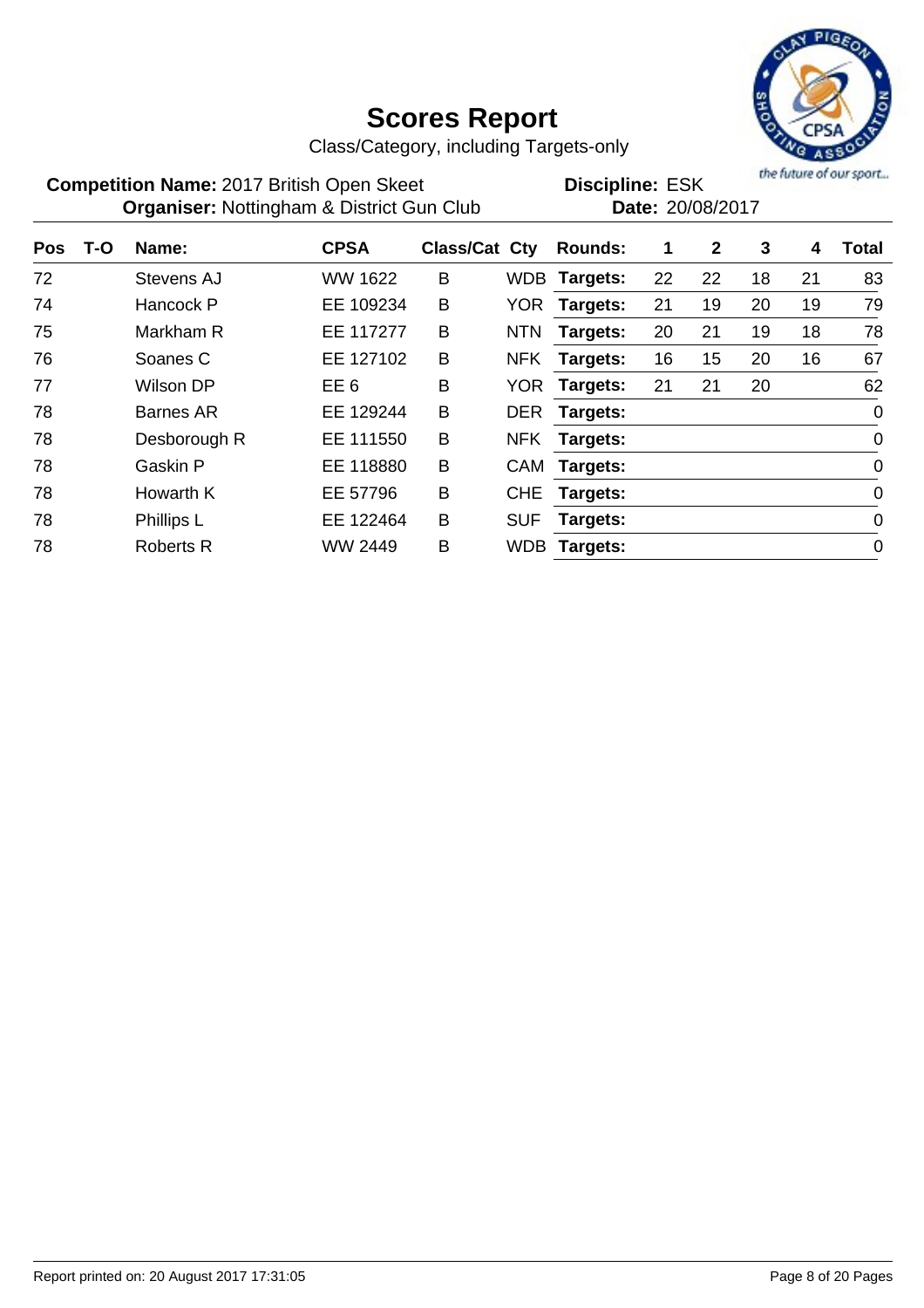

Class/Category, including Targets-only

**Competition Name:** 2017 British Open Skeet **EDIS** Discipline: ESK **Organiser:** Nottingham & District Gun Club **Date:** 20/08/2017

| <b>Pos</b> | $T-O$ | Name:               | <b>CPSA</b>   | Class/Cat Cty |            | <b>Rounds:</b>  | 1  | $\mathbf 2$ | 3  | 4  | <b>Total</b> |
|------------|-------|---------------------|---------------|---------------|------------|-----------------|----|-------------|----|----|--------------|
| 1          |       | Lester <sub>R</sub> | EE 131344     | $\mathsf C$   | <b>WIL</b> | Targets:        | 24 | 25          | 25 | 24 | 98           |
| 2          |       | Kibble              | SS 6262       | $\mathsf C$   | <b>SCO</b> | Targets:        | 22 | 25          | 23 | 25 | 95           |
| 3          |       | Morgan K            | EE 119363     | $\mathsf C$   | <b>WAR</b> | Targets:        | 24 | 21          | 25 | 24 | 94           |
| 3          |       | Morgan PW           | EE 45405      | $\mathsf C$   | WAR        | Targets:        | 21 | 24          | 25 | 24 | 94           |
| 5          |       | Hendon DL           | EE 16985      | C             | <b>ESX</b> | Targets:        | 24 | 23          | 22 | 24 | 93           |
| 5          | Yes   | Last AJ             | EE 87651      | $\mathsf C$   | <b>SUF</b> | Targets:        | 23 | 22          | 23 | 25 | 93           |
| 5          |       | Parker-Smith A      | EE 134524     | $\mathsf C$   | H/W        | Targets:        | 23 | 22          | 25 | 23 | 93           |
| 5          |       | Price D             | EE 132757     | $\mathsf C$   | <b>NOT</b> | Targets:        | 22 | 23          | 23 | 25 | 93           |
| 9          |       | Denoon R            | EE 83413      | C             | <b>NOT</b> | Targets:        | 22 | 24          | 24 | 22 | 92           |
| 9          |       | Hill G              | EE 119048     | C             | LAN        | Targets:        | 23 | 24          | 21 | 24 | 92           |
| 9          |       | Roe K               | EE 17045      | $\mathsf C$   | <b>DER</b> | Targets:        | 22 | 25          | 24 | 21 | 92           |
| 9          |       | <b>Taylor P</b>     | EE 129003     | C             | <b>YOR</b> | Targets:        | 23 | 23          | 23 | 23 | 92           |
| 13         | Yes   | <b>Badkin MR</b>    | EE 5106       | C             | <b>DER</b> | Targets:        | 23 | 23          | 24 | 21 | 91           |
| 13         |       | <b>Barratt S</b>    | EE 103421     | C             | <b>DUR</b> | Targets:        | 25 | 22          | 22 | 22 | 91           |
| 13         |       | <b>Fabrizio G</b>   | <b>IM 134</b> | $\mathsf C$   | <b>MDB</b> | Targets:        | 22 | 25          | 22 | 22 | 91           |
| 13         |       | Nunn J              | EE 127133     | $\mathsf C$   | <b>SUF</b> | Targets:        | 21 | 23          | 23 | 24 | 91           |
| 17         |       | Ewalt W             | EE 129236     | C             | <b>YOR</b> | Targets:        | 23 | 21          | 23 | 23 | 90           |
| 17         |       | Howard J            | EE 135097     | C             | <b>BUC</b> | Targets:        | 23 | 23          | 22 | 22 | 90           |
| 17         |       | Johnson C           | EE 128278     | C             | <b>NFK</b> | Targets:        | 23 | 21          | 24 | 22 | 90           |
| 17         |       | Nicholson H         | EE 133855     | $\mathsf C$   | <b>SUR</b> | Targets:        | 21 | 23          | 22 | 24 | 90           |
| 17         |       | Pope A              | EE 133478     | C             | YOR        | Targets:        | 21 | 21          | 24 | 24 | 90           |
| 22         |       | <b>Francis EC</b>   | <b>WW 451</b> | C             | <b>WDB</b> | Targets:        | 23 | 22          | 22 | 22 | 89           |
| 22         |       | <b>Pilcher KDA</b>  | EE 128398     | $\mathsf C$   | CAM        | Targets:        | 24 | 20          | 21 | 24 | 89           |
| 22         |       | Simpson M           | EE 134574     | C             | <b>IOM</b> | Targets:        | 24 | 20          | 20 | 25 | 89           |
| 25         |       | Biggadike N         | EE 129911     | C             | LIN        | <b>Targets:</b> | 19 | 24          | 21 | 24 | 88           |
| 25         |       | Collington B        | EE 131562     | C             | LEI        | Targets:        | 21 | 23          | 24 | 20 | 88           |
| 25         |       | Ellis R             | EE 130596     | C             | <b>NOT</b> | Targets:        | 23 | 23          | 21 | 21 | 88           |
| 25         |       | <b>Falkous S</b>    | EE 128170     | $\mathsf C$   |            | NOR Targets:    | 22 | 21          | 23 | 22 | 88           |
| 25         |       | Hill P              | EE 119047     | C             | LAN        | <b>Targets:</b> | 21 | 21          | 22 | 24 | 88           |
| 25         |       | Kibble R W          | SS 2494       | C             |            | SCO Targets:    | 23 | 24          | 20 | 21 | 88           |
| 25         | Yes   | <b>Reith DSJ</b>    | EE 86738      | C             |            | WAR Targets:    | 24 | 22          | 20 | 22 | 88           |
| 25         |       | <b>Rhodes S</b>     | EE 129781     | C             |            | YOR Targets:    | 22 | 24          | 22 | 20 | 88           |
| 25         | Yes   | Williams JC         | WW 614        | C             |            | WDB Targets:    | 22 | 24          | 21 | 21 | 88           |
| 34         |       | Francis DL          | <b>WW 940</b> | C             |            | WDB Targets:    | 21 | 20          | 22 | 24 | 87           |
| 34         | Yes   | Gamble M            | EE 131023     | $C^*$         |            | NOT Targets:    | 20 | 20          | 22 | 25 | 87           |
| 34         | Yes   | Green DC            | EE 121761     | C             |            | CAM Targets:    | 21 | 22          | 21 | 23 | 87           |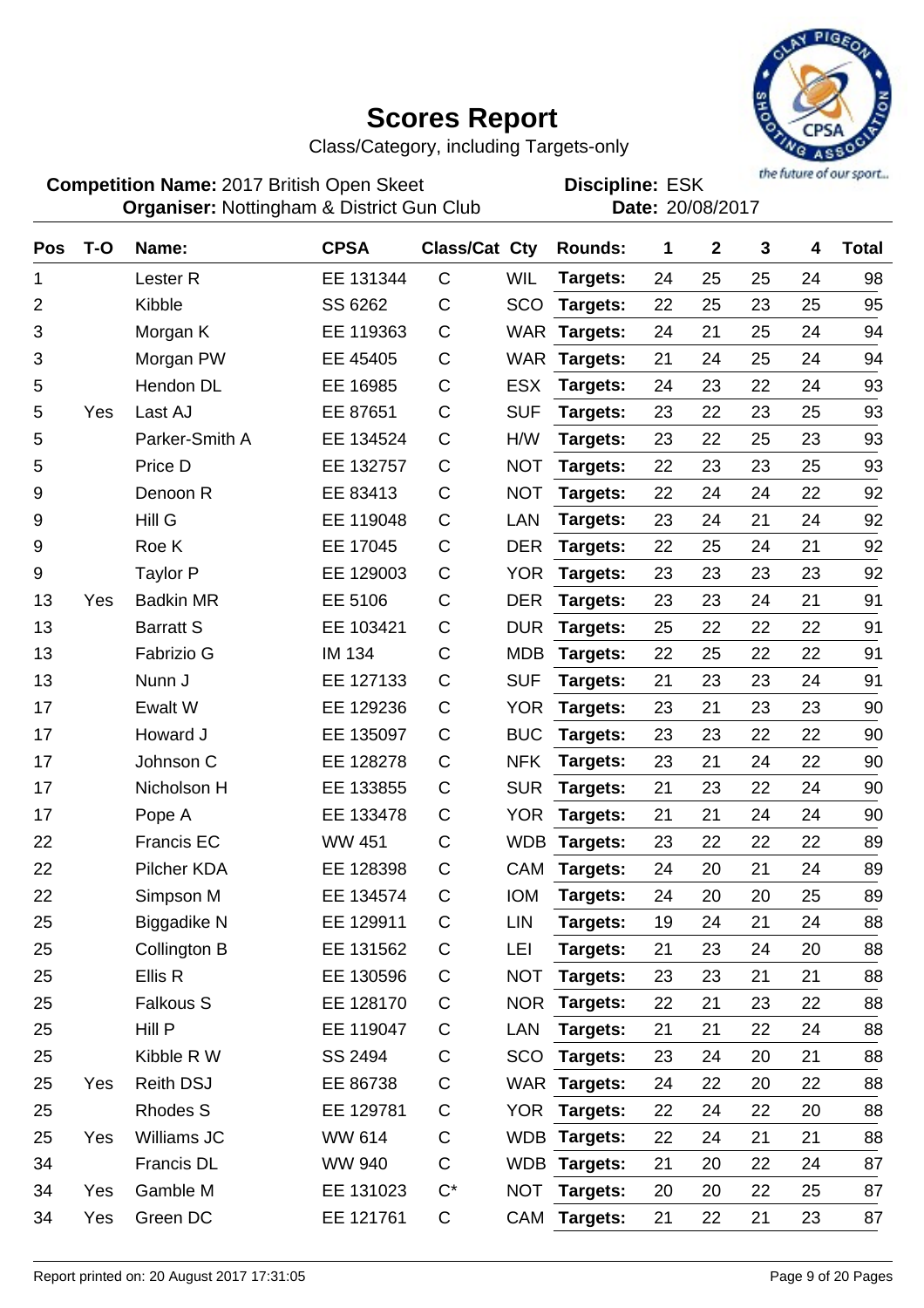

Class/Category, including Targets-only

**Competition Name:** 2017 British Open Skeet **EDIS** Discipline: ESK **Organiser:** Nottingham & District Gun Club **Date:** 20/08/2017

| Pos | T-O | Name:                  | <b>CPSA</b>   | Class/Cat Cty |            | <b>Rounds:</b> | 1  | $\mathbf{2}$ | 3  | 4  | <b>Total</b>     |
|-----|-----|------------------------|---------------|---------------|------------|----------------|----|--------------|----|----|------------------|
| 34  |     | <b>Randall TR</b>      | EE 71003      | $\mathsf{C}$  | <b>CAM</b> | Targets:       | 22 | 21           | 20 | 24 | 87               |
| 38  | Yes | Baker J                | EE 132152     | $C^*$         | <b>BUC</b> | Targets:       | 21 | 22           | 23 | 20 | 86               |
| 38  |     | Hall JR                | EE 10460      | $\mathsf C$   | <b>YOR</b> | Targets:       | 21 | 18           | 24 | 23 | 86               |
| 38  |     | Mcdonnell PG           | EE 127799     | $C^*$         | <b>WAR</b> | Targets:       | 22 | 19           | 21 | 24 | 86               |
| 38  |     | <b>Wallace D</b>       | EE 130127     | $C^*$         | <b>HER</b> | Targets:       | 19 | 23           | 20 | 24 | 86               |
| 42  |     | <b>Brooker-Smith M</b> | EE 134752     | $\mathsf C$   | <b>GLO</b> | Targets:       | 20 | 21           | 23 | 21 | 85               |
| 42  |     | <b>Bullimore A</b>     | EE 133631     | $\mathsf C$   | <b>NOT</b> | Targets:       | 21 | 21           | 21 | 22 | 85               |
| 42  |     | Lungley HB             | EE 134111     | $\mathsf C$   | <b>SUF</b> | Targets:       | 20 | 21           | 21 | 23 | 85               |
| 42  | Yes | Moate R                | EE 5036       | $\mathsf C$   | <b>KEN</b> | Targets:       | 23 | 22           | 20 | 20 | 85               |
| 46  |     | Finnemore A            | EE 127940     | $\mathsf C$   | <b>WAR</b> | Targets:       | 23 | 20           | 22 | 19 | 84               |
| 47  |     | Davis T                | <b>IM 172</b> | $\mathsf C$   | <b>MDB</b> | Targets:       | 19 | 23           | 20 | 21 | 83               |
| 47  |     | Fabrizio P             | <b>IM 13</b>  | $\mathsf C$   | <b>MDB</b> | Targets:       | 20 | 21           | 24 | 18 | 83               |
| 47  |     | Maney I                | EE 125208     | $\mathsf C$   | <b>STA</b> | Targets:       | 22 | 20           | 20 | 21 | 83               |
| 50  |     | Papadopoulos A         | EE 135355     | $\mathsf C$   | <b>YOR</b> | Targets:       | 21 | 19           | 23 | 19 | 82               |
| 51  |     | Bavington A            | EE 120890     | $\mathsf C$   | LEI        | Targets:       | 21 | 19           | 19 | 22 | 81               |
| 51  |     | Kingsnorth M           | EE 104959     | $\mathsf C$   | <b>BUC</b> | Targets:       | 22 | 23           | 15 | 21 | 81               |
| 53  |     | <b>Tyson DE</b>        | EE 115461     | $\mathsf C$   | <b>CUM</b> | Targets:       | 19 | 17           | 17 | 21 | 74               |
| 54  |     | <b>Elwell RL</b>       | EE 115787     | $\mathsf C$   | <b>CUM</b> | Targets:       | 21 | 17           | 15 | 18 | 71               |
| 54  |     | <b>McDonnell R</b>     | EE 136589     | $C^*$         | <b>WAR</b> | Targets:       | 16 | 18           | 19 | 18 | 71               |
| 56  | Yes | Mosley D               | EE 135653     | $C^*$         | <b>NOT</b> | Targets:       | 18 | 16           | 16 | 19 | 69               |
| 57  | Yes | Spackman W             | EE 133840     | $C^*$         | <b>BUC</b> | Targets:       | 12 | 14           | 15 | 13 | 54               |
| 58  |     | Davies S               | EE 129578     | $\mathsf C$   | <b>CHE</b> | Targets:       |    |              |    |    | $\mathbf 0$      |
| 58  |     | Maddock A              | EE 135114     | $\mathsf C$   | <b>SOM</b> | Targets:       |    |              |    |    | $\boldsymbol{0}$ |
| 58  |     | Potts T                | EE 133619     | $\mathsf C$   | LIN        | Targets:       |    |              |    |    | $\mathbf 0$      |
| 58  |     | <b>Williams SJ</b>     | EE 125282     | $\mathsf C$   | <b>WAL</b> | Targets:       |    |              |    |    | $\boldsymbol{0}$ |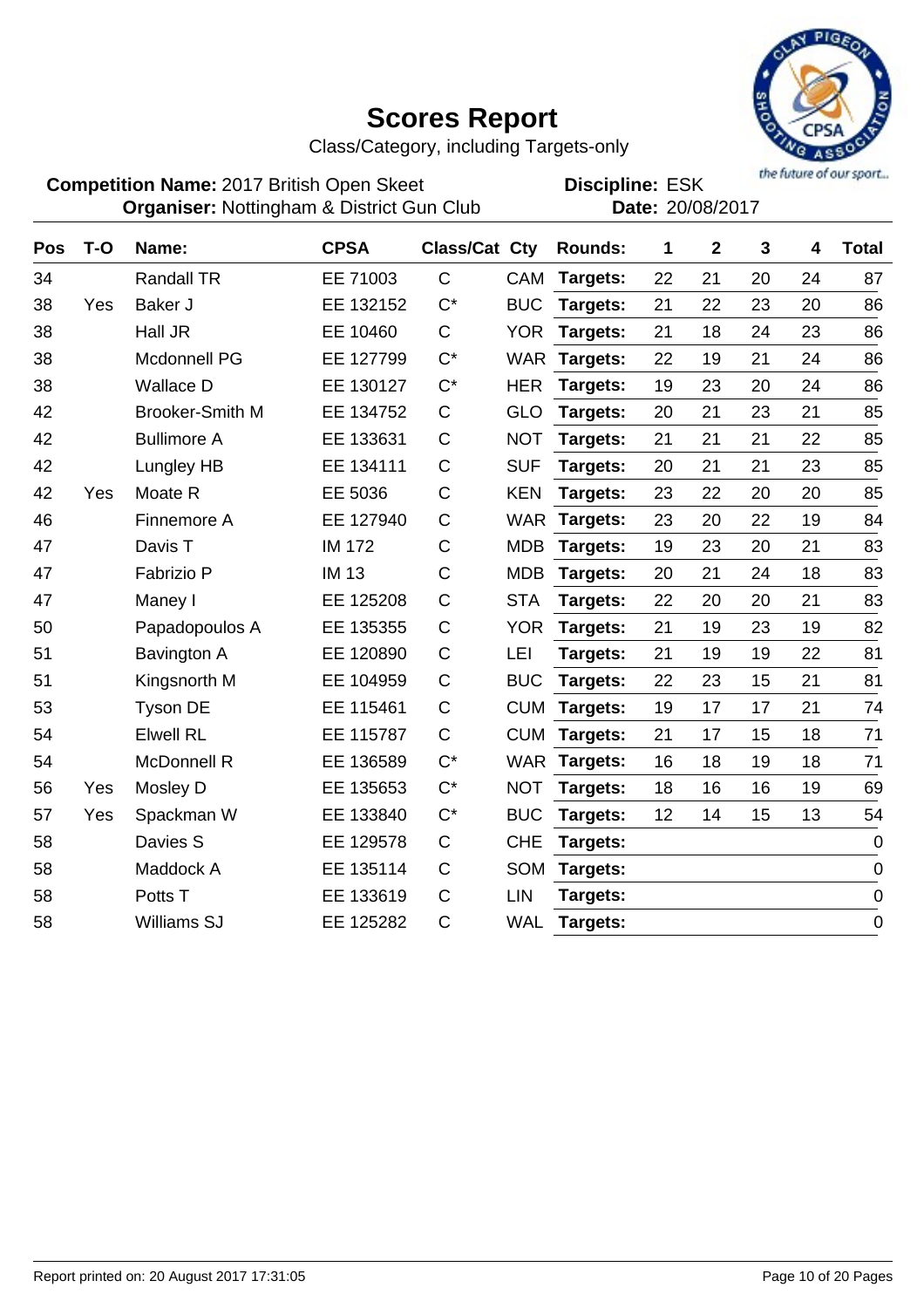

Class/Category, including Targets-only

| <b>Competition Name: 2017 British Open Skeet</b>     | <b>Discipline: ESK</b> |
|------------------------------------------------------|------------------------|
| <b>Organiser: Nottingham &amp; District Gun Club</b> | Date: 20/08/2017       |

the future of our sport...

|                |     | ັ<br>ັ                 |               |               |            |                |    |              |    |    |             |
|----------------|-----|------------------------|---------------|---------------|------------|----------------|----|--------------|----|----|-------------|
| <b>Pos</b>     | T-O | Name:                  | <b>CPSA</b>   | Class/Cat Cty |            | <b>Rounds:</b> | 1  | $\mathbf{2}$ | 3  | 4  | Total       |
| 1              |     | Lester R               | EE 131344     | <b>CLT</b>    | <b>WIL</b> | Targets:       | 24 | 25           | 25 | 24 | 98          |
| 2              |     | Parker-Smith A         | EE 134524     | <b>CLT</b>    | H/W        | Targets:       | 23 | 22           | 25 | 23 | 93          |
| 3              |     | Pope A                 | EE 133478     | <b>CLT</b>    | YOR.       | Targets:       | 21 | 21           | 24 | 24 | 90          |
| $\overline{4}$ |     | Collington B           | EE 131562     | <b>CLT</b>    | LEI        | Targets:       | 21 | 23           | 24 | 20 | 88          |
| 5              |     | <b>Brooker-Smith M</b> | EE 134752     | <b>CLT</b>    | <b>GLO</b> | Targets:       | 20 | 21           | 23 | 21 | 85          |
| 5              |     | Lungley HB             | EE 134111     | <b>CLT</b>    | <b>SUF</b> | Targets:       | 20 | 21           | 21 | 23 | 85          |
| $\overline{7}$ |     | Davis T                | <b>IM 172</b> | <b>CLT</b>    | <b>MDB</b> | Targets:       | 19 | 23           | 20 | 21 | 83          |
| 8              |     | <b>McDonnell R</b>     | EE 136589     | <b>CLT</b>    |            | WAR Targets:   | 16 | 18           | 19 | 18 | 71          |
| 9              |     | Glas HE                | EE 134073     | <b>CLT</b>    | <b>STA</b> | Targets:       |    |              |    |    | $\mathbf 0$ |
|                |     |                        |               |               |            |                |    |              |    |    |             |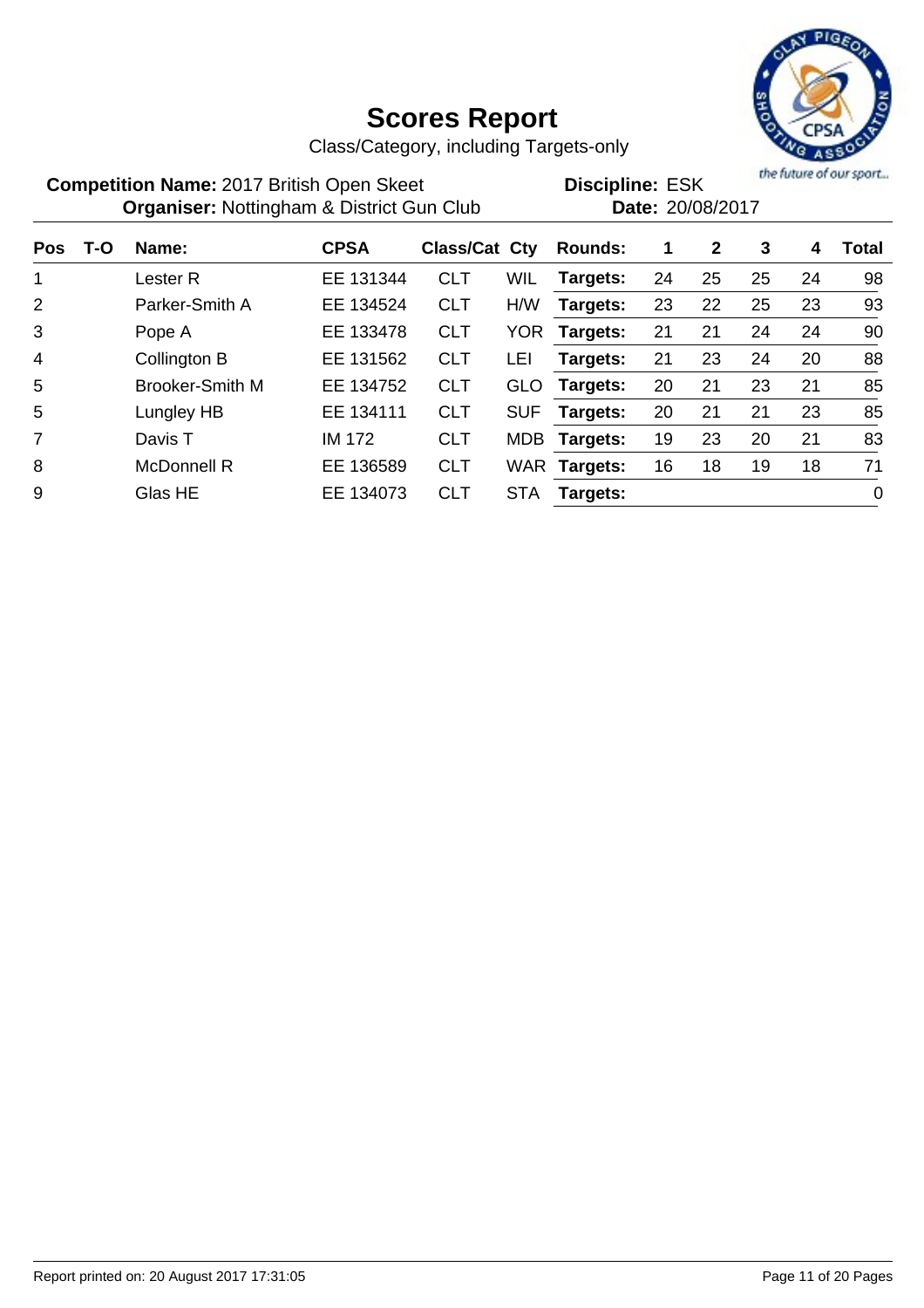

Class/Category, including Targets-only

**Competition Name:** 2017 British Open Skeet **EDIS** Discipline: ESK **Organiser:** Nottingham & District Gun Club **Date:** 20/08/2017

| <b>Pos</b>     | T-O | Name:               | <b>CPSA</b>   | Class/Cat Cty |            | <b>Rounds:</b> | 1  | $\mathbf{2}$ | 3  | 4  | <b>Total</b>   |
|----------------|-----|---------------------|---------------|---------------|------------|----------------|----|--------------|----|----|----------------|
| 1              |     | Jones M             | EE 127751     | <b>JNR</b>    |            | WAR Targets:   | 25 | 25           | 25 | 25 | 100            |
| $\overline{2}$ |     | Tristram T          | 130851<br>EE. | <b>JNR</b>    | <b>NOT</b> | Targets:       | 24 | 25           | 25 | 25 | 99             |
| 3              |     | Parkinson E         | 130555<br>EE. | <b>JNR</b>    | H/W        | Targets:       | 25 | 24           | 24 | 25 | 98             |
| 3              |     | Smith B             | EE 127009     | <b>JNR</b>    | H/W        | Targets:       | 25 | 25           | 23 | 25 | 98             |
| 5              |     | Jones C             | EE 126835     | <b>JNR</b>    | WAR        | Targets:       | 25 | 23           | 24 | 24 | 96             |
| 6              |     | Cross M             | <b>IM 140</b> | <b>JNR</b>    | MDB        | Targets:       | 24 | 24           | 22 | 25 | 95             |
| 6              |     | English LC          | WW 2429       | <b>JNR</b>    | WDB        | Targets:       | 23 | 23           | 24 | 25 | 95             |
| 6              |     | Pegg M              | EE 117926     | <b>JNR</b>    | <b>DER</b> | Targets:       | 23 | 24           | 23 | 25 | 95             |
| 9              |     | Ludford-Brooks B    | 125698<br>EE. | <b>JNR</b>    | <b>DER</b> | Targets:       | 24 | 23           | 22 | 23 | 92             |
| 10             |     | Nunn J              | EE 127133     | <b>JNR</b>    | <b>SUF</b> | Targets:       | 21 | 23           | 23 | 24 | 91             |
| 11             |     | Vogel K             | EE 127557     | <b>JNR</b>    | <b>NTN</b> | Targets:       | 23 | 23           | 22 | 22 | 90             |
| 12             |     | <b>Mcdonnell PG</b> | EE 127799     | <b>JNR</b>    | WAR        | Targets:       | 22 | 19           | 21 | 24 | 86             |
| 13             |     | Pennington H        | EE.<br>126398 | <b>JNR</b>    | <b>LAN</b> | Targets:       | 18 | 23           | 21 | 22 | 84             |
| 14             |     | Soanes C            | 127102<br>EE. | <b>JNR</b>    | <b>NFK</b> | Targets:       | 16 | 15           | 20 | 16 | 67             |
| 15             |     | Maddock A           | EE 135114     | <b>JNR</b>    | <b>SOM</b> | Targets:       |    |              |    |    | $\overline{0}$ |
| 15             |     | Mcgregor T          | 123850<br>EE. | <b>JNR</b>    | <b>SUF</b> | Targets:       |    |              |    |    | $\mathbf 0$    |
| 15             |     | Owen G              | 126843<br>EE. | <b>JNR</b>    | <b>NTN</b> | Targets:       |    |              |    |    | $\overline{0}$ |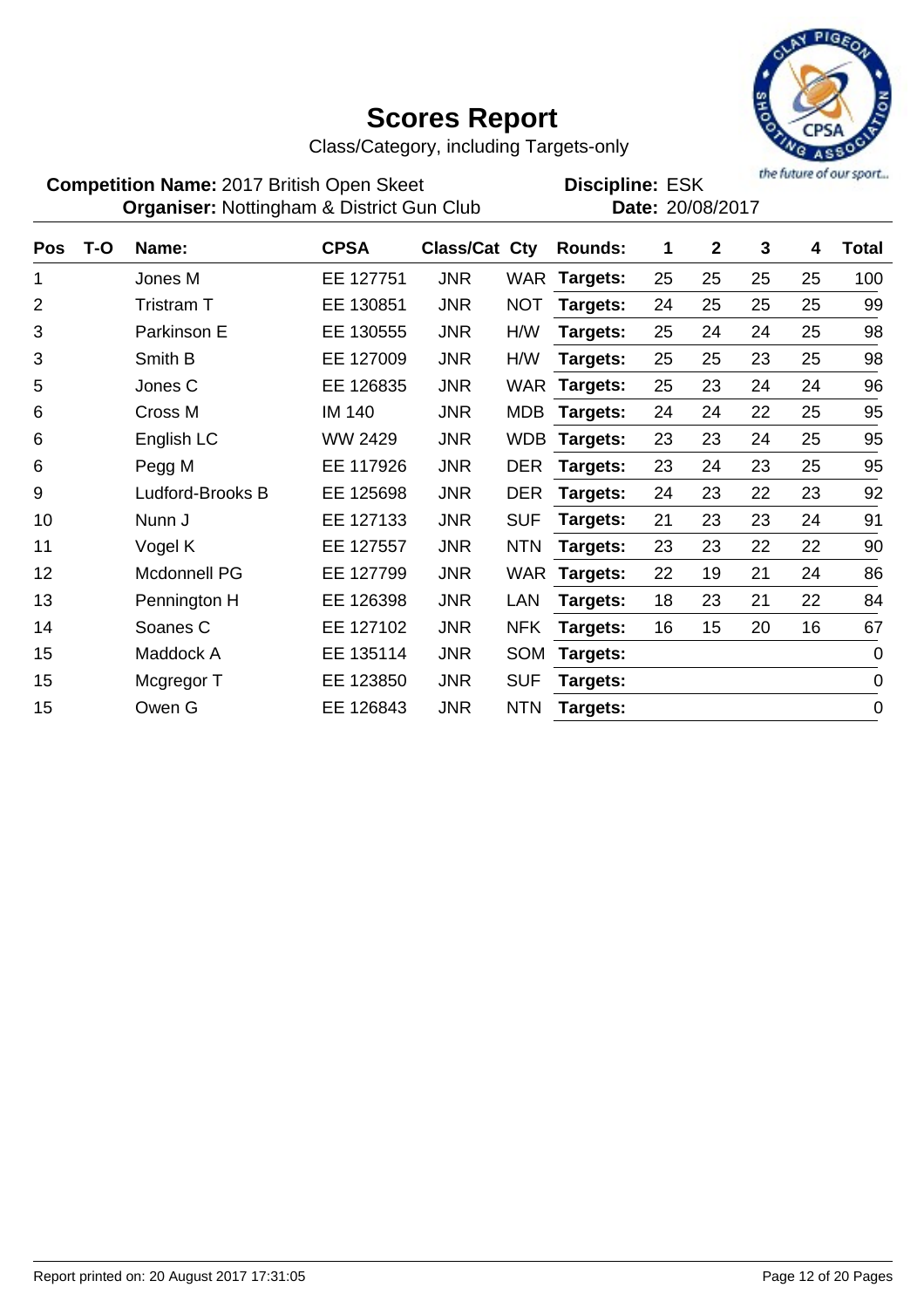

Class/Category, including Targets-only

**Competition Name:** 2017 British Open Skeet **EDIS** Discipline: ESK **Organiser:** Nottingham & District Gun Club **Date:** 20/08/2017

| <b>Pos</b>     | $T-O$ | Name:                   | <b>CPSA</b>    | <b>Class/Cat Cty</b> |            | <b>Rounds:</b>  | 1  | $\mathbf{2}$ | 3  | 4  | <b>Total</b> |
|----------------|-------|-------------------------|----------------|----------------------|------------|-----------------|----|--------------|----|----|--------------|
| 1              |       | Jones M                 | EE 127751      | <b>LDY</b>           | <b>WAR</b> | Targets:        | 25 | 25           | 25 | 25 | 100          |
| $\overline{2}$ |       | Parkinson E             | EE 130555      | <b>LDY</b>           | H/W        | Targets:        | 25 | 24           | 24 | 25 | 98           |
| 3              | Yes   | <b>Bales NC</b>         | <b>WW 1986</b> | LDY                  | <b>WDB</b> | Targets:        | 25 | 23           | 24 | 25 | 97           |
| 4              |       | Denney H                | EE 118012      | LDY                  | <b>CHE</b> | Targets:        | 23 | 25           | 24 | 24 | 96           |
| 4              |       | Hilton J                | EE 126109      | <b>LDY</b>           | <b>NOT</b> | Targets:        | 24 | 24           | 25 | 23 | 96           |
| 6              |       | <b>Bowen-Matthews R</b> | <b>IM 57</b>   | LDY                  | <b>MDB</b> | Targets:        | 25 | 23           | 22 | 25 | 95           |
| 6              |       | Hirons J                | EE 118659      | <b>LDY</b>           | LEI        | Targets:        | 23 | 22           | 25 | 25 | 95           |
| 6              |       | Kibble                  | SS 6262        | LDY                  | <b>SCO</b> | Targets:        | 22 | 25           | 23 | 25 | 95           |
| 9              |       | Morgan K                | EE 119363      | <b>LDY</b>           | <b>WAR</b> | Targets:        | 24 | 21           | 25 | 24 | 94           |
| 9              |       | <b>Stewart H</b>        | <b>SS 3008</b> | LDY                  | <b>UKN</b> | Targets:        | 22 | 23           | 24 | 25 | 94           |
| 11             |       | Russell I               | EE 122908      | LDY                  | <b>NTN</b> | Targets:        | 24 | 23           | 23 | 23 | 93           |
| 11             |       | Shanks E                | EE 122157      | LDY                  | <b>NOR</b> | Targets:        | 23 | 22           | 25 | 23 | 93           |
| 13             |       | Hill G                  | EE 119048      | LDY                  | LAN        | Targets:        | 23 | 24           | 21 | 24 | 92           |
| 14             |       | <b>Barratt S</b>        | EE 103421      | <b>LDY</b>           | <b>DUR</b> | Targets:        | 25 | 22           | 22 | 22 | 91           |
| 15             |       | Lancaster CE            | EE 98359       | LDY                  | <b>YOR</b> | Targets:        | 21 | 22           | 22 | 25 | 90           |
| 15             |       | Savins RL               | EE 126339      | LDY                  | <b>OXO</b> | Targets:        | 24 | 23           | 22 | 21 | 90           |
| 15             |       | Vogel K                 | EE 127557      | LDY                  | <b>NTN</b> | Targets:        | 23 | 23           | 22 | 22 | 90           |
| 15             |       | <b>Williams SA</b>      | <b>WW 2381</b> | <b>LDY</b>           | <b>WDB</b> | Targets:        | 24 | 23           | 20 | 23 | 90           |
| 19             |       | Allen W                 | EE 128356      | <b>LDY</b>           | <b>STA</b> | Targets:        | 23 | 22           | 22 | 22 | 89           |
| 19             |       | Denoon H                | EE 131044      | LDY                  | <b>NOT</b> | Targets:        | 21 | 21           | 23 | 24 | 89           |
| 19             |       | <b>Francis EC</b>       | <b>WW 451</b>  | LDY                  | <b>WDB</b> | <b>Targets:</b> | 23 | 22           | 22 | 22 | 89           |
| 19             |       | Simpson M               | EE 134574      | LDY                  | <b>IOM</b> | Targets:        | 24 | 20           | 20 | 25 | 89           |
| 19             |       | <b>Taylor WR</b>        | EE 115371      | LDY                  | <b>YOR</b> | Targets:        | 23 | 23           | 19 | 24 | 89           |
| 24             |       | <b>Rhodes S</b>         | EE 129781      | LDY                  | <b>YOR</b> | Targets:        | 22 | 24           | 22 | 20 | 88           |
| 25             | Yes   | Gamble M                | EE 131023      | LDY                  | <b>NOT</b> | Targets:        | 20 | 20           | 22 | 25 | 87           |
| 25             |       | Irving DM               | WW 1940        | LDY                  |            | WDB Targets:    | 22 | 22           | 23 | 20 | 87           |
| 27             | Yes   | Baker J                 | EE 132152      | LDY                  | <b>BUC</b> | Targets:        | 21 | 22           | 23 | 20 | 86           |
| 28             |       | Pennington H            | EE 126398      | <b>LDY</b>           | LAN        | Targets:        | 18 | 23           | 21 | 22 | 84           |
| 29             | Yes   | Smith PA                | EE 94721       | LDY                  | H/W        | Targets:        | 20 | 22           | 20 | 21 | 83           |
| 30             |       | Kingsnorth M            | EE 104959      | LDY                  | <b>BUC</b> | Targets:        | 22 | 23           | 15 | 21 | 81           |
| 31             |       | Markham R               | EE 117277      | LDY                  | <b>NTN</b> | Targets:        | 20 | 21           | 19 | 18 | 78           |
| 32             | Yes   | Spackman W              | EE 133840      | LDY                  | <b>BUC</b> | Targets:        | 12 | 14           | 15 | 13 | 54           |
| 33             |       | Davies S                | EE 129578      | LDY                  | <b>CHE</b> | Targets:        |    |              |    |    | $\pmb{0}$    |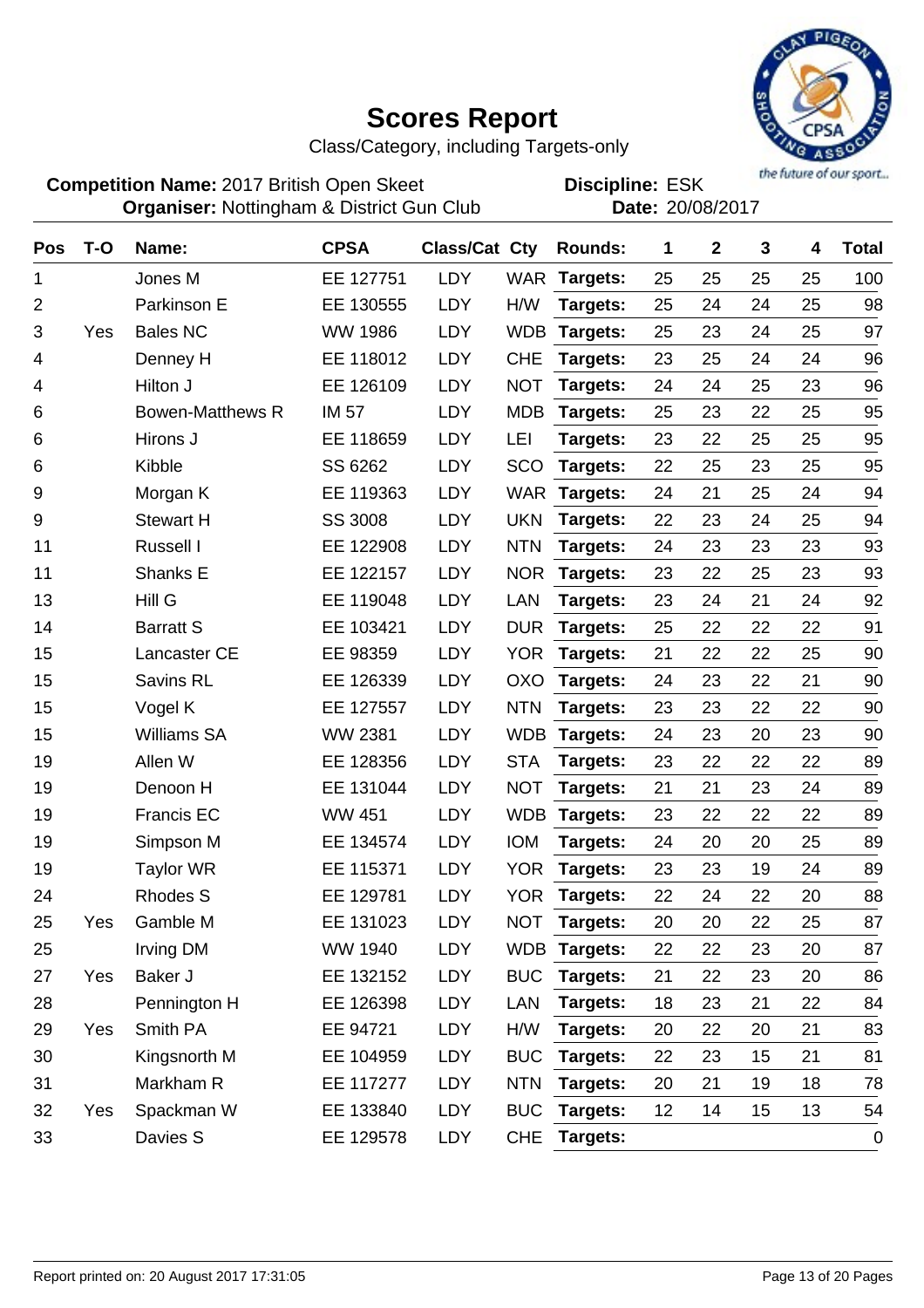

Class/Category, including Targets-only

**Competition Name:** 2017 British Open Skeet **EDIS** Discipline: ESK **Organiser:** Nottingham & District Gun Club **Date:** 20/08/2017

| Pos | $T-O$ | Name:              | <b>CPSA</b> | Class/Cat Cty |            | <b>Rounds:</b> | 1  | $\mathbf{2}$ | 3  | 4  | <b>Total</b> |
|-----|-------|--------------------|-------------|---------------|------------|----------------|----|--------------|----|----|--------------|
| 1   |       | <b>Barnes AC</b>   | EE 119611   | <b>SNR</b>    | <b>DER</b> | Targets:       | 25 | 25           | 25 | 25 | 100          |
| 1   |       | Cain JF            | EE 53934    | <b>SNR</b>    | <b>YOR</b> | Targets:       | 25 | 25           | 25 | 25 | 100          |
| 1   |       | Mondesir L         | EE 113633   | <b>SNR</b>    | <b>GLN</b> | Targets:       | 25 | 25           | 25 | 25 | 100          |
| 4   |       | Cooke GM           | EE 90969    | <b>SNR</b>    | <b>YOR</b> | Targets:       | 25 | 25           | 25 | 24 | 99           |
| 4   |       | <b>Curtis A</b>    | EE 68653    | <b>SNR</b>    | LEI        | Targets:       | 25 | 25           | 25 | 24 | 99           |
| 4   |       | King RJ            | EE 24962    | <b>SNR</b>    | <b>DOR</b> | Targets:       | 25 | 24           | 25 | 25 | 99           |
| 4   |       | Morgan DJ          | EE 86740    | <b>SNR</b>    | <b>NTN</b> | Targets:       | 24 | 25           | 25 | 25 | 99           |
| 4   |       | Parsons DJ         | EE 47836    | <b>SNR</b>    | <b>SUF</b> | Targets:       | 24 | 25           | 25 | 25 | 99           |
| 4   |       | Pawlusek G         | EE 126840   | <b>SNR</b>    | <b>NTN</b> | Targets:       | 25 | 25           | 25 | 24 | 99           |
| 4   |       | Tones JT           | EE 82121    | <b>SNR</b>    | <b>DUR</b> | Targets:       | 24 | 25           | 25 | 25 | 99           |
| 11  |       | Clifford T         | EE 134547   | <b>SNR</b>    | <b>NOT</b> | Targets:       | 25 | 25           | 24 | 24 | 98           |
| 11  |       | Coupe NJ           | EE 93045    | <b>SNR</b>    | <b>NFK</b> | Targets:       | 24 | 25           | 25 | 24 | 98           |
| 11  |       | Defreitas G        | EE 33271    | <b>SNR</b>    | <b>ESX</b> | Targets:       | 24 | 24           | 25 | 25 | 98           |
| 11  |       | Meadows B          | EE 11003    | <b>SNR</b>    | <b>NTN</b> | Targets:       | 24 | 25           | 24 | 25 | 98           |
| 11  |       | Mitchell J         | EE 134609   | <b>SNR</b>    | LIN        | Targets:       | 24 | 25           | 25 | 24 | 98           |
| 11  |       | Roling D           | EE 123649   | <b>SNR</b>    | <b>WAR</b> | Targets:       | 25 | 24           | 24 | 25 | 98           |
| 11  |       | <b>Russell MG</b>  | EE 44316    | <b>SNR</b>    | <b>NTN</b> | Targets:       | 24 | 24           | 25 | 25 | 98           |
| 18  |       | <b>Bethell C</b>   | EE 121252   | <b>SNR</b>    | <b>CHE</b> | Targets:       | 25 | 24           | 24 | 24 | 97           |
| 18  |       | <b>Brockley PC</b> | EE 33879    | <b>SNR</b>    | <b>DER</b> | Targets:       | 24 | 25           | 24 | 24 | 97           |
| 18  |       | <b>Faulkner ND</b> | EE 37127    | <b>SNR</b>    | <b>NTN</b> | Targets:       | 23 | 25           | 24 | 25 | 97           |
| 18  |       | Lakey CR           | EE 73368    | <b>SNR</b>    | <b>WAR</b> | Targets:       | 24 | 24           | 25 | 24 | 97           |
| 18  |       | Mitchell H         | EE 117811   | <b>SNR</b>    | <b>OXO</b> | Targets:       | 24 | 23           | 25 | 25 | 97           |
| 18  |       | Parsons AG         | EE 112822   | <b>SNR</b>    | <b>YOR</b> | Targets:       | 25 | 24           | 24 | 24 | 97           |
| 18  |       | Williams G         | EE 106903   | <b>SNR</b>    | <b>COR</b> | Targets:       | 24 | 23           | 25 | 25 | 97           |
| 25  |       | Andrews M          | EE 91411    | <b>SNR</b>    | C/I        | Targets:       | 25 | 25           | 22 | 24 | 96           |
| 25  |       | Elgie R            | EE 108772   | <b>SNR</b>    | <b>YOR</b> | Targets:       | 24 | 25           | 25 | 22 | 96           |
| 25  |       | Gale S             | EE 130089   | <b>SNR</b>    | <b>YOR</b> | Targets:       | 22 | 25           | 25 | 24 | 96           |
| 25  |       | Haley M            | EE 122716   | <b>SNR</b>    | <b>CHE</b> | Targets:       | 25 | 25           | 23 | 23 | 96           |
| 25  |       | Holmes M           | EE 123694   | <b>SNR</b>    | <b>YOR</b> | Targets:       | 25 | 22           | 24 | 25 | 96           |
| 25  |       | Lawson E           | EE 131024   | <b>SNR</b>    | <b>NOT</b> | Targets:       | 23 | 24           | 25 | 24 | 96           |
| 25  |       | Moore DC           | EE 8494     | <b>SNR</b>    | LIN        | Targets:       | 25 | 23           | 24 | 24 | 96           |
| 25  |       | Moran P            | EE 111137   | <b>SNR</b>    | HAM        | Targets:       | 23 | 25           | 24 | 24 | 96           |
| 25  | Yes   | Morris CAJ         | EE 103791   | <b>SNR</b>    | CAM        | Targets:       | 25 | 24           | 23 | 24 | 96           |
| 25  |       | Moulding G         | EE 123498   | <b>SNR</b>    | CAM        | Targets:       | 23 | 25           | 24 | 24 | 96           |
| 25  |       | Pinch S            | EE 128473   | <b>SNR</b>    | <b>DER</b> | Targets:       | 24 | 24           | 23 | 25 | 96           |
| 25  |       | Pullin SW          | WW 2480     | <b>SNR</b>    |            | WDB Targets:   | 23 | 25           | 23 | 25 | 96           |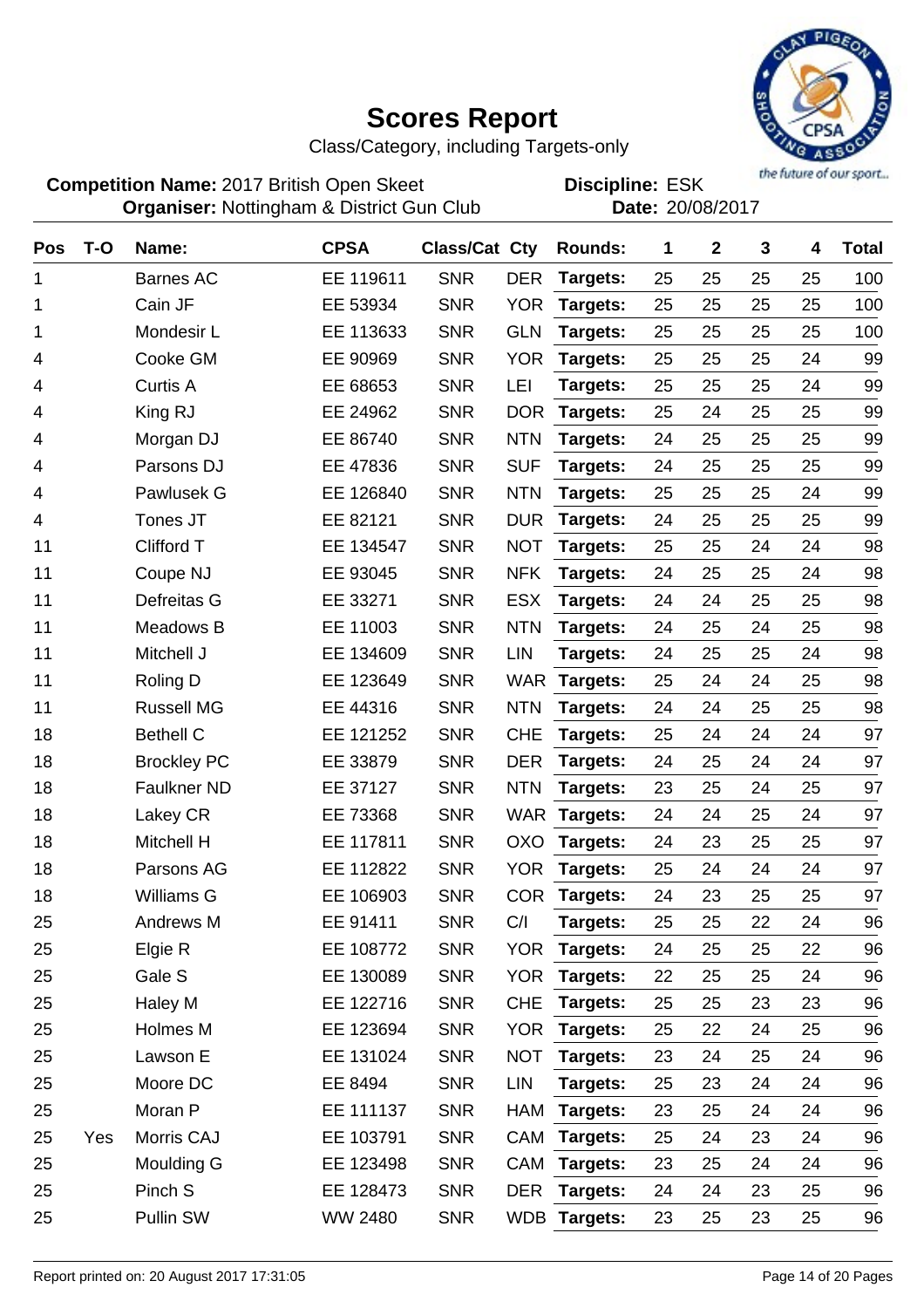

Class/Category, including Targets-only

**Competition Name:** 2017 British Open Skeet **EDIS** Discipline: ESK **Organiser:** Nottingham & District Gun Club **Date:** 20/08/2017

| Pos | $T-O$ | Name:               | <b>CPSA</b>    | Class/Cat Cty |            | <b>Rounds:</b>  | 1  | $\mathbf 2$ | 3  | 4  | <b>Total</b> |
|-----|-------|---------------------|----------------|---------------|------------|-----------------|----|-------------|----|----|--------------|
| 25  |       | Simpson J           | <b>IM 173</b>  | <b>SNR</b>    | <b>MDB</b> | Targets:        | 25 | 24          | 24 | 23 | 96           |
| 25  |       | Vickers C           | EE 43770       | <b>SNR</b>    | <b>CHE</b> | Targets:        | 25 | 24          | 24 | 23 | 96           |
| 25  |       | <b>Walmsley M</b>   | EE 128767      | <b>SNR</b>    | <b>STA</b> | Targets:        | 24 | 23          | 24 | 25 | 96           |
| 40  |       | <b>Billington D</b> | EE 9098        | <b>SNR</b>    | <b>ESX</b> | Targets:        | 23 | 23          | 25 | 24 | 95           |
| 40  |       | Common E            | EE 117664      | <b>SNR</b>    | <b>NOR</b> | Targets:        | 24 | 24          | 23 | 24 | 95           |
| 40  |       | Cross S             | <b>IM 36</b>   | <b>SNR</b>    | <b>MDB</b> | Targets:        | 23 | 24          | 24 | 24 | 95           |
| 40  |       | Dunne J             | EE 113258      | <b>SNR</b>    | <b>COR</b> | Targets:        | 24 | 24          | 23 | 24 | 95           |
| 40  |       | Fielding C          | EE 57263       | <b>SNR</b>    | <b>STA</b> | Targets:        | 24 | 25          | 23 | 23 | 95           |
| 40  |       | Fleming M           | EE 31975       | <b>SNR</b>    | <b>HAM</b> | Targets:        | 23 | 24          | 24 | 24 | 95           |
| 40  |       | Harvey A            | EE 85130       | <b>SNR</b>    | <b>LIN</b> | Targets:        | 25 | 22          | 23 | 25 | 95           |
| 40  |       | Haworth P           | EE 125393      | <b>SNR</b>    | <b>LAN</b> | Targets:        | 24 | 24          | 23 | 24 | 95           |
| 40  |       | Orr <sub>N</sub>    | EE 70648       | <b>SNR</b>    | <b>NOT</b> | Targets:        | 22 | 24          | 25 | 24 | 95           |
| 40  |       | Potts <sub>R</sub>  | EE 130160      | <b>SNR</b>    | <b>STA</b> | Targets:        | 22 | 24          | 25 | 24 | 95           |
| 40  |       | <b>Taylor A</b>     | EE 118869      | <b>SNR</b>    | <b>CAM</b> | Targets:        | 22 | 24          | 24 | 25 | 95           |
| 51  |       | <b>Burton S</b>     | EE 120196      | <b>SNR</b>    | OXO        | Targets:        | 23 | 23          | 24 | 24 | 94           |
| 51  |       | Challinor J         | WW 2749        | <b>SNR</b>    | <b>WDB</b> | Targets:        | 24 | 24          | 22 | 24 | 94           |
| 51  |       | Cunliffe IJ         | EE 117868      | <b>SNR</b>    | <b>CHE</b> | Targets:        | 24 | 22          | 24 | 24 | 94           |
| 51  |       | Davies M            | <b>WW 1985</b> | <b>SNR</b>    | <b>WDB</b> | Targets:        | 22 | 23          | 24 | 25 | 94           |
| 51  |       | <b>HESSEN S</b>     | NI U144DD      | <b>SNR</b>    | N/I        | Targets:        | 23 | 24          | 22 | 25 | 94           |
| 51  |       | <b>Holliday K</b>   | EE 39408       | <b>SNR</b>    | <b>NOT</b> | Targets:        | 24 | 22          | 25 | 23 | 94           |
| 51  | Yes   | Morgan S            | EE 137387      | <b>SNR</b>    | <b>WAL</b> | Targets:        | 23 | 24          | 25 | 22 | 94           |
| 51  | Yes   | Nunn SJ             | EE 127134      | <b>SNR</b>    | <b>SUF</b> | Targets:        | 25 | 23          | 23 | 23 | 94           |
| 51  |       | <b>Pummell DG</b>   | EE 35028       | <b>SNR</b>    | <b>ESX</b> | Targets:        | 23 | 22          | 25 | 24 | 94           |
| 51  |       | Silvester SJ        | EE 127976      | <b>SNR</b>    | <b>BER</b> | Targets:        | 24 | 22          | 23 | 25 | 94           |
| 51  |       | Spence P            | SS 6081        | <b>SNR</b>    | <b>UKN</b> | Targets:        | 23 | 25          | 24 | 22 | 94           |
| 51  |       | Woods DT            | EE 126508      | <b>SNR</b>    | <b>SUX</b> | Targets:        | 24 | 24          | 21 | 25 | 94           |
| 63  |       | Adams M             | EE 126882      | <b>SNR</b>    | <b>CAM</b> | Targets:        | 23 | 22          | 24 | 24 | 93           |
| 63  |       | Armstrong A         | EE 67654       | <b>SNR</b>    | <b>DER</b> | Targets:        | 24 | 25          | 22 | 22 | 93           |
| 63  |       | <b>Barnes NJ</b>    | EE 119618      | <b>SNR</b>    | <b>DER</b> | Targets:        | 24 | 24          | 24 | 21 | 93           |
| 63  |       | Caira               | SS 6115        | <b>SNR</b>    | SCO        | Targets:        | 25 | 24          | 23 | 21 | 93           |
| 63  | Yes   | Cundall E           | EE 102412      | <b>SNR</b>    | LIN        | Targets:        | 23 | 24          | 23 | 23 | 93           |
| 63  |       | Hayes I             | EE 105434      | <b>SNR</b>    | <b>MER</b> | Targets:        | 23 | 24          | 22 | 24 | 93           |
| 63  |       | Hendon DL           | EE 16985       | <b>SNR</b>    | <b>ESX</b> | Targets:        | 24 | 23          | 22 | 24 | 93           |
| 63  |       | Howieson A          | EE 119983      | <b>SNR</b>    | <b>SCO</b> | <b>Targets:</b> | 23 | 22          | 24 | 24 | 93           |
| 63  | Yes   | Last AJ             | EE 87651       | <b>SNR</b>    | <b>SUF</b> | Targets:        | 23 | 22          | 23 | 25 | 93           |
| 63  |       | Lewis T             | EE 125004      | <b>SNR</b>    | <b>SHR</b> | <b>Targets:</b> | 24 | 21          | 24 | 24 | 93           |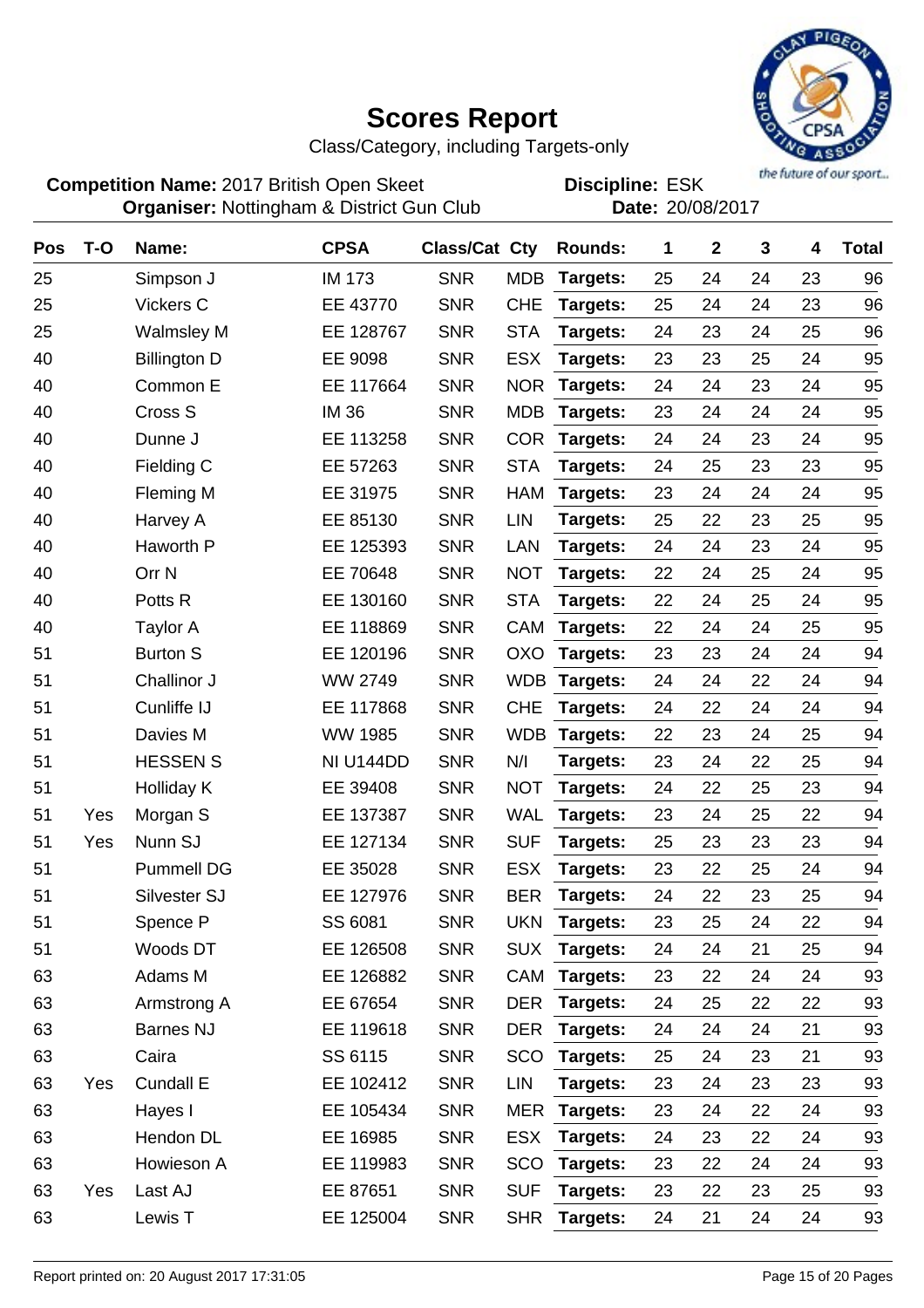

Class/Category, including Targets-only

**Competition Name:** 2017 British Open Skeet **EDIS** Discipline: ESK **Organiser:** Nottingham & District Gun Club **Date:** 20/08/2017

| Pos | $T-O$ | Name:               | <b>CPSA</b>      | <b>Class/Cat Cty</b> |            | <b>Rounds:</b> | 1  | $\mathbf{2}$ | 3  | 4  | <b>Total</b> |
|-----|-------|---------------------|------------------|----------------------|------------|----------------|----|--------------|----|----|--------------|
| 63  |       | Price D             | EE 132757        | <b>SNR</b>           | <b>NOT</b> | Targets:       | 22 | 23           | 23 | 25 | 93           |
| 63  |       | Sanders LD          | EE 99421         | <b>SNR</b>           | H/W        | Targets:       | 24 | 22           | 22 | 25 | 93           |
| 63  |       | Sargeson M          | EE 91605         | <b>SNR</b>           | <b>CHE</b> | Targets:       | 22 | 23           | 25 | 23 | 93           |
| 63  |       | Smith GB            | EE 87573         | <b>SNR</b>           | <b>YOR</b> | Targets:       | 23 | 25           | 22 | 23 | 93           |
| 63  |       | <b>Stewart A</b>    | SS 4241          | <b>SNR</b>           | <b>UKN</b> | Targets:       | 24 | 24           | 20 | 25 | 93           |
| 63  |       | Vogel S             | EE 128651        | <b>SNR</b>           | <b>NTN</b> | Targets:       | 24 | 22           | 23 | 24 | 93           |
| 79  |       | Allen S             | EE 112266        | <b>SNR</b>           | <b>NFK</b> | Targets:       | 25 | 25           | 20 | 22 | 92           |
| 79  |       | <b>Bales H</b>      | WW 2307          | <b>SNR</b>           | <b>WDB</b> | Targets:       | 24 | 22           | 23 | 23 | 92           |
| 79  | Yes   | <b>Cundall R</b>    | EE 104353        | <b>SNR</b>           | <b>LIN</b> | Targets:       | 22 | 22           | 23 | 25 | 92           |
| 79  |       | Denoon R            | EE 83413         | <b>SNR</b>           | <b>NOT</b> | Targets:       | 22 | 24           | 24 | 22 | 92           |
| 79  | Yes   | English RC          | <b>WW 1106</b>   | <b>SNR</b>           | <b>WDB</b> | Targets:       | 21 | 23           | 25 | 23 | 92           |
| 79  |       | Lobley S            | EE 113904        | <b>SNR</b>           | <b>NTN</b> | Targets:       | 25 | 24           | 20 | 23 | 92           |
| 85  |       | <b>Barette I</b>    | EE 112612        | <b>SNR</b>           | C/I        | Targets:       | 22 | 24           | 22 | 23 | 91           |
| 85  |       | <b>Christian M</b>  | EE 122272        | <b>SNR</b>           | <b>KEN</b> | Targets:       | 23 | 21           | 23 | 24 | 91           |
| 85  |       | Corkill J           | <b>IM 17</b>     | <b>SNR</b>           | <b>MDB</b> | Targets:       | 23 | 22           | 25 | 21 | 91           |
| 85  |       | Fabrizio G          | <b>IM 134</b>    | <b>SNR</b>           | <b>MDB</b> | Targets:       | 22 | 25           | 22 | 22 | 91           |
| 85  |       | <b>Flint SG</b>     | EE 86701         | <b>SNR</b>           | <b>DER</b> | Targets:       | 21 | 25           | 22 | 23 | 91           |
| 85  |       | Nelson P            | SS 4309          | <b>SNR</b>           | <b>UKN</b> | Targets:       | 22 | 24           | 22 | 23 | 91           |
| 85  |       | Phypers M           | EE 107822        | <b>SNR</b>           | <b>SOM</b> | Targets:       | 24 | 24           | 23 | 20 | 91           |
| 85  |       | <b>Rollinson JR</b> | EE 96098         | <b>SNR</b>           | <b>YOR</b> | Targets:       | 21 | 23           | 23 | 24 | 91           |
| 85  |       | Savins M            | EE 99006         | <b>SNR</b>           | <b>OXO</b> | Targets:       | 22 | 22           | 24 | 23 | 91           |
| 85  |       | Shaw P              | EE 113183        | <b>SNR</b>           | <b>YOR</b> | Targets:       | 22 | 21           | 24 | 24 | 91           |
| 95  |       | Ewalt W             | EE 129236        | <b>SNR</b>           | <b>YOR</b> | Targets:       | 23 | 21           | 23 | 23 | 90           |
| 95  |       | Hodgkinson G        | EE 127807        | <b>SNR</b>           | <b>NOT</b> | Targets:       | 24 | 21           | 23 | 22 | 90           |
| 95  |       | Howard J            | EE 135097        | <b>SNR</b>           | <b>BUC</b> | Targets:       | 23 | 23           | 22 | 22 | 90           |
| 95  |       | Johnson C           | EE 128278        | <b>SNR</b>           | <b>NFK</b> | Targets:       | 23 | 21           | 24 | 22 | 90           |
| 95  |       | Nicholson H         | EE 133855        | <b>SNR</b>           | <b>SUR</b> | Targets:       | 21 | 23           | 22 | 24 | 90           |
| 95  |       | Silvester J         | EE 135254        | <b>SNR</b>           | <b>BER</b> | Targets:       | 24 | 23           | 20 | 23 | 90           |
| 95  | Yes   | WOODS D             | SBS <sub>1</sub> | <b>SNR</b>           | <b>SUX</b> | Targets:       | 20 | 23           | 22 | 25 | 90           |
| 102 |       | Babcock C           | EE 129386        | <b>SNR</b>           | <b>CHE</b> | Targets:       | 24 | 22           | 21 | 22 | 89           |
| 102 |       | Bone C              | EE 126141        | <b>SNR</b>           | <b>LIN</b> | Targets:       | 24 | 22           | 21 | 22 | 89           |
| 102 |       | De La Cour A        | EE 97437         | <b>SNR</b>           | C/I        | Targets:       | 20 | 22           | 24 | 23 | 89           |
| 102 |       | Dixon AL            | EE 123921        | <b>SNR</b>           | <b>DER</b> | Targets:       | 25 | 22           | 19 | 23 | 89           |
| 102 |       | Machin M            | EE 66809         | <b>SNR</b>           | <b>CHE</b> | Targets:       | 23 | 23           | 21 | 22 | 89           |
| 102 |       | Pilcher KDA         | EE 128398        | <b>SNR</b>           | CAM        | Targets:       | 24 | 20           | 21 | 24 | 89           |
| 102 |       | Thompson R          | EE 108300        | <b>SNR</b>           |            | NOR Targets:   | 22 | 21           | 23 | 23 | 89           |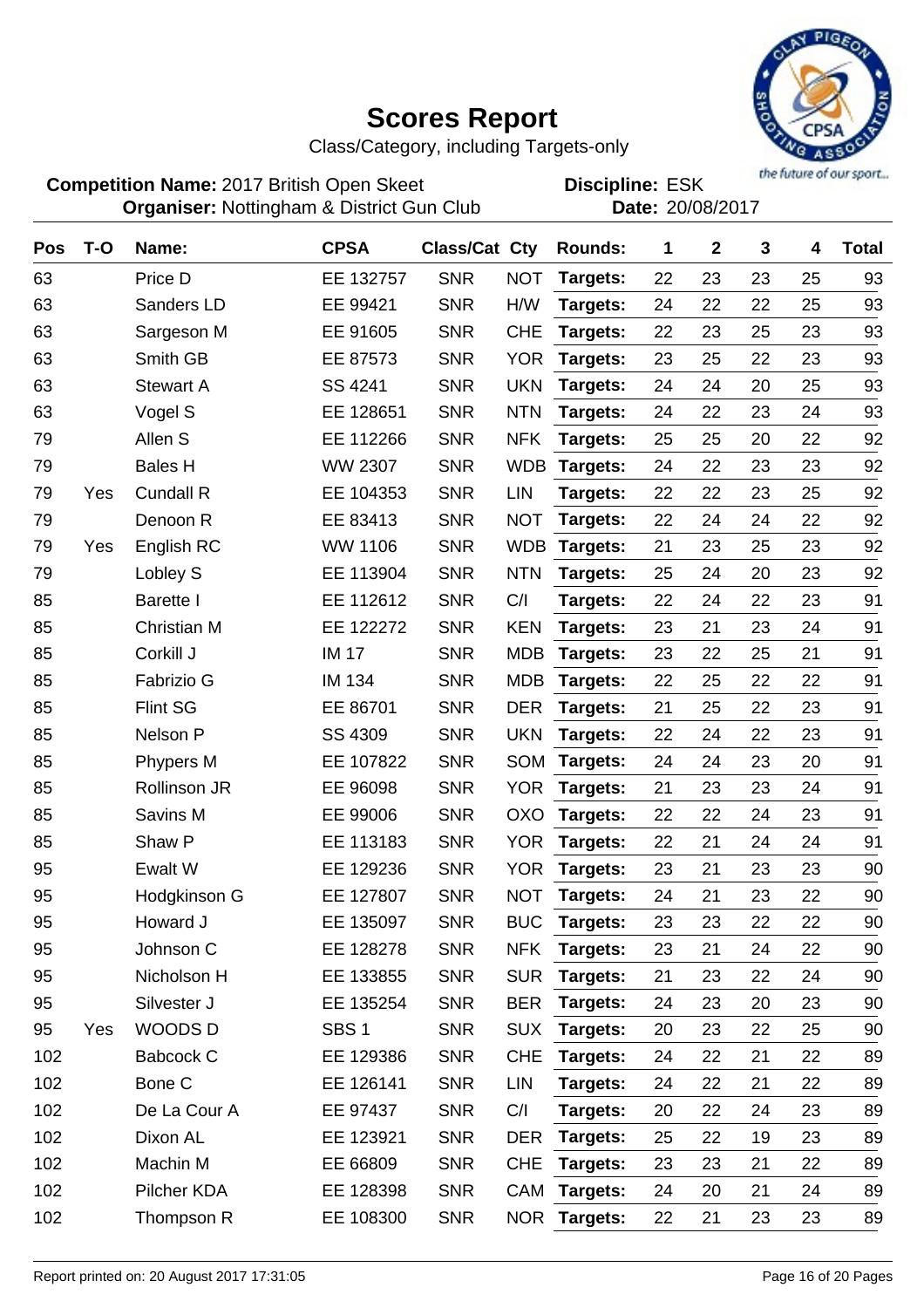

Class/Category, including Targets-only

**Competition Name:** 2017 British Open Skeet **EDIS** Discipline: ESK **Organiser:** Nottingham & District Gun Club **Date:** 20/08/2017

| <b>Pos</b> | $T-O$ | Name:                | <b>CPSA</b>    | <b>Class/Cat Cty</b> |            | <b>Rounds:</b>  | 1  | $\mathbf{2}$ | 3  | 4  | <b>Total</b> |
|------------|-------|----------------------|----------------|----------------------|------------|-----------------|----|--------------|----|----|--------------|
| 109        |       | Biggadike N          | EE 129911      | <b>SNR</b>           | LIN        | Targets:        | 19 | 24           | 21 | 24 | 88           |
| 109        |       | <b>Buck S</b>        | EE 134378      | <b>SNR</b>           | <b>NFK</b> | Targets:        | 22 | 22           | 21 | 23 | 88           |
| 109        |       | Davies JD            | <b>WW 2365</b> | <b>SNR</b>           | <b>WDB</b> | Targets:        | 22 | 20           | 23 | 23 | 88           |
| 109        |       | Hill P               | EE 119047      | <b>SNR</b>           | LAN        | Targets:        | 21 | 21           | 22 | 24 | 88           |
| 109        |       | <b>Hilton SP</b>     | EE 126077      | <b>SNR</b>           | <b>NOT</b> | Targets:        | 24 | 24           | 21 | 19 | 88           |
| 109        |       | Perrin GR            | EE 80755       | <b>SNR</b>           | <b>SUF</b> | Targets:        | 23 | 22           | 23 | 20 | 88           |
| 109        | Yes   | <b>Reith DSJ</b>     | EE 86738       | <b>SNR</b>           | <b>WAR</b> | Targets:        | 24 | 22           | 20 | 22 | 88           |
| 109        |       | Walsh MA             | EE 85081       | <b>SNR</b>           | <b>YOR</b> | Targets:        | 23 | 24           | 20 | 21 | 88           |
| 117        |       | Silvester A          | EE 136577      | <b>SNR</b>           | <b>BER</b> | Targets:        | 21 | 22           | 23 | 21 | 87           |
| 118        |       | Spooner <sub>R</sub> | EE 100857      | <b>SNR</b>           | H/W        | Targets:        | 22 | 22           | 22 | 20 | 86           |
| 118        |       | <b>Wallace D</b>     | EE 130127      | <b>SNR</b>           | <b>HER</b> | Targets:        | 19 | 23           | 20 | 24 | 86           |
| 120        |       | <b>Bullimore A</b>   | EE 133631      | <b>SNR</b>           | <b>NOT</b> | Targets:        | 21 | 21           | 21 | 22 | 85           |
| 120        |       | Heslop F             | EE 131363      | <b>SNR</b>           | <b>YOR</b> | Targets:        | 23 | 20           | 21 | 21 | 85           |
| 122        |       | <b>Handley DL</b>    | <b>WW 195</b>  | <b>SNR</b>           | <b>WDB</b> | Targets:        | 21 | 21           | 21 | 21 | 84           |
| 122        |       | Lawrenson S          | <b>WW 2576</b> | <b>SNR</b>           | <b>WDB</b> | <b>Targets:</b> | 24 | 20           | 19 | 21 | 84           |
| 122        |       | <b>Robinson TR</b>   | EE 90911       | <b>SNR</b>           | <b>CUM</b> | Targets:        | 20 | 23           | 21 | 20 | 84           |
| 125        |       | Maney I              | EE 125208      | <b>SNR</b>           | <b>STA</b> | Targets:        | 22 | 20           | 20 | 21 | 83           |
| 125        |       | Stevens AJ           | WW 1622        | <b>SNR</b>           | <b>WDB</b> | Targets:        | 22 | 22           | 18 | 21 | 83           |
| 127        |       | Papadopoulos A       | EE 135355      | <b>SNR</b>           | <b>YOR</b> | Targets:        | 21 | 19           | 23 | 19 | 82           |
| 128        |       | Bavington A          | EE 120890      | <b>SNR</b>           | LEI        | Targets:        | 21 | 19           | 19 | 22 | 81           |
| 129        |       | <b>Tyson DE</b>      | EE 115461      | <b>SNR</b>           | <b>CUM</b> | Targets:        | 19 | 17           | 17 | 21 | 74           |
| 130        |       | <b>Elwell RL</b>     | EE 115787      | <b>SNR</b>           | <b>CUM</b> | Targets:        | 21 | 17           | 15 | 18 | 71           |
| 131        | Yes   | Mosley D             | EE 135653      | <b>SNR</b>           | <b>NOT</b> | Targets:        | 18 | 16           | 16 | 19 | 69           |
| 132        | Yes   | Swain R              | EE 128514      | <b>SNR</b>           | <b>KEN</b> | Targets:        | 24 | 24           | 19 |    | 67           |
| 133        |       | <b>Barnes AR</b>     | EE 129244      | <b>SNR</b>           | <b>DER</b> | Targets:        |    |              |    |    | $\mathbf 0$  |
| 133        |       | Dean R               | EE 105788      | <b>SNR</b>           | <b>YOR</b> | <b>Targets:</b> |    |              |    |    | $\mathbf 0$  |
| 133        |       | Desborough R         | EE 111550      | <b>SNR</b>           | <b>NFK</b> | Targets:        |    |              |    |    | 0            |
| 133        |       | Gaskin P             | EE 118880      | <b>SNR</b>           | CAM        | Targets:        |    |              |    |    | $\mathbf 0$  |
| 133        |       | Gill L               | EE 127545      | <b>SNR</b>           | <b>NTN</b> | Targets:        |    |              |    |    | $\mathbf 0$  |
| 133        |       | Gizzi HF             | WW 2335        | <b>SNR</b>           |            | WDB Targets:    |    |              |    |    | $\mathbf 0$  |
| 133        |       | Howard N             | EE 123407      | <b>SNR</b>           | <b>NOT</b> | Targets:        |    |              |    |    | 0            |
| 133        |       | Howarth K            | EE 57796       | <b>SNR</b>           | <b>CHE</b> | Targets:        |    |              |    |    | $\mathbf 0$  |
| 133        |       | Lock B               | EE 105787      | <b>SNR</b>           | <b>SUF</b> | Targets:        |    |              |    |    | $\mathbf 0$  |
| 133        |       | Phillips L           | EE 122464      | <b>SNR</b>           | <b>SUF</b> | Targets:        |    |              |    |    | $\pmb{0}$    |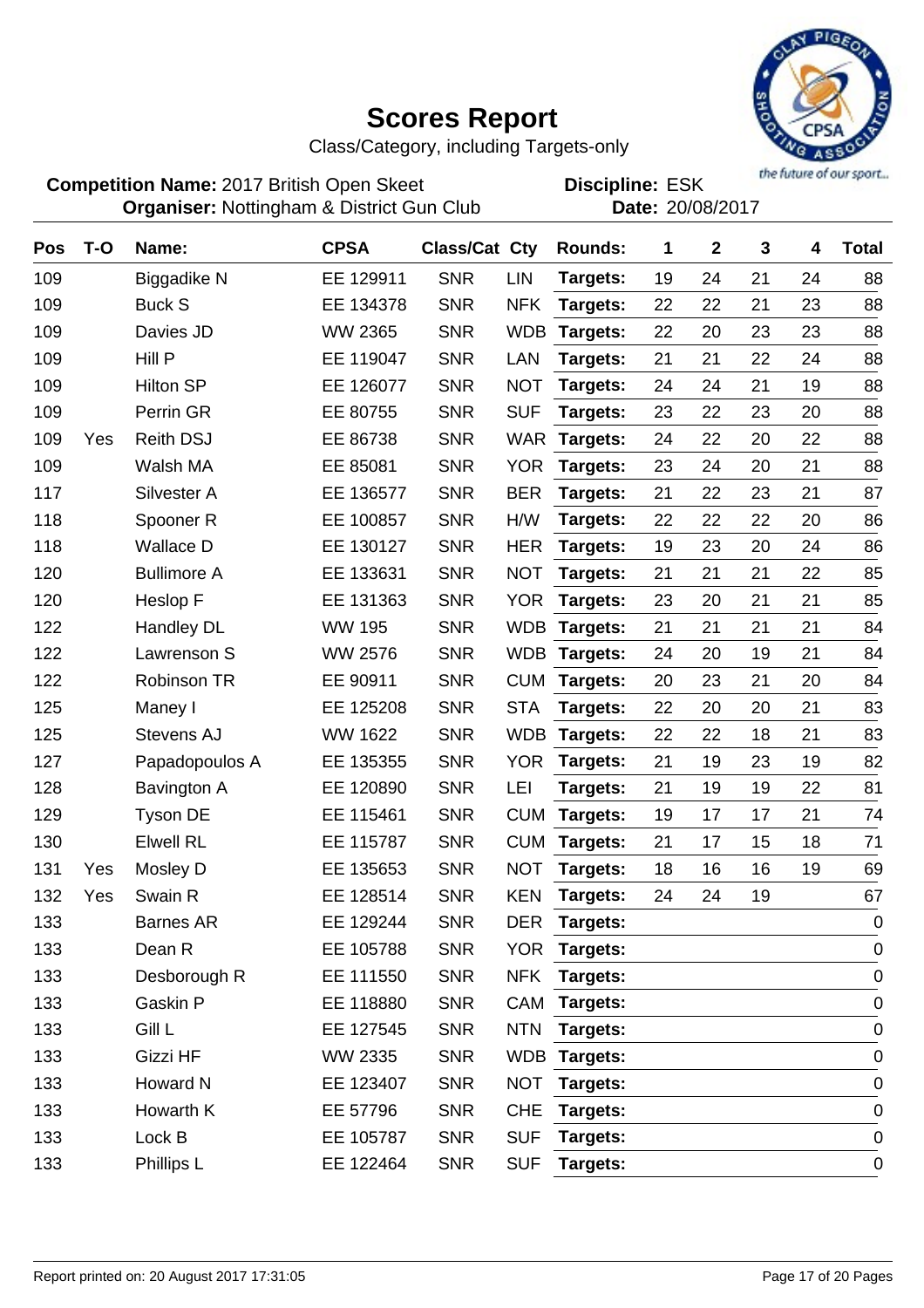

Class/Category, including Targets-only

**Competition Name:** 2017 British Open Skeet **EDIS** Discipline: ESK **Organiser:** Nottingham & District Gun Club **Date:** 20/08/2017

| Pos | $T-O$ | Name:               | <b>CPSA</b>     | Class/Cat Cty |            | <b>Rounds:</b> | 1  | $\mathbf{2}$ | 3  | 4  | <b>Total</b> |
|-----|-------|---------------------|-----------------|---------------|------------|----------------|----|--------------|----|----|--------------|
| 1   |       | Hornby DM           | EE 11507        | <b>VET</b>    | LAN        | Targets:       | 25 | 24           | 25 | 24 | 98           |
| 1   |       | Leppington SP       | EE 39173        | <b>VET</b>    | <b>YOR</b> | Targets:       | 24 | 24           | 25 | 25 | 98           |
| 1   |       | Moussalli BA        | EE 56374        | <b>VET</b>    | <b>COR</b> | Targets:       | 25 | 25           | 24 | 24 | 98           |
| 4   |       | Jones R             | EE 31122        | <b>VET</b>    | <b>SHR</b> | Targets:       | 24 | 25           | 24 | 24 | 97           |
| 4   |       | Parkin AR           | <b>WW 1979</b>  | <b>VET</b>    | <b>WDB</b> | Targets:       | 24 | 25           | 25 | 23 | 97           |
| 6   |       | Manning RJ          | EE 50249        | <b>VET</b>    | <b>SUF</b> | Targets:       | 23 | 25           | 25 | 23 | 96           |
| 6   |       | Miller JCE          | EE 19676        | <b>VET</b>    | <b>NOT</b> | Targets:       | 25 | 23           | 23 | 25 | 96           |
| 6   |       | Morris GL           | <b>WW 1905</b>  | <b>VET</b>    | <b>WDB</b> | Targets:       | 25 | 22           | 25 | 24 | 96           |
| 6   |       | Stanton-Hope PL     | EE 118667       | <b>VET</b>    | <b>ESX</b> | Targets:       | 25 | 24           | 24 | 23 | 96           |
| 10  |       | <b>Collins P</b>    | EE 9784         | <b>VET</b>    | <b>YOR</b> | Targets:       | 24 | 24           | 25 | 22 | 95           |
| 10  |       | Currie I            | EE 129979       | <b>VET</b>    | H/W        | Targets:       | 25 | 23           | 24 | 23 | 95           |
| 10  |       | Fallon P            | EE 101569       | <b>VET</b>    | <b>WAR</b> | Targets:       | 25 | 24           | 23 | 23 | 95           |
| 10  |       | Partridge R         | <b>WW 2527</b>  | <b>VET</b>    | <b>WDB</b> | Targets:       | 25 | 25           | 22 | 23 | 95           |
| 10  |       | <b>Wagstaff EJ</b>  | EE 94859        | <b>VET</b>    | <b>CHE</b> | Targets:       | 23 | 22           | 25 | 25 | 95           |
| 10  |       | <b>Walker GA</b>    | EE 12546        | <b>VET</b>    | H/W        | Targets:       | 23 | 25           | 22 | 25 | 95           |
| 16  | Yes   | <b>Bird RJ</b>      | EE 85382        | <b>VET</b>    | LIN        | Targets:       | 24 | 23           | 22 | 25 | 94           |
| 16  |       | <b>Bloomfield P</b> | EE 21500        | <b>VET</b>    | <b>SUF</b> | Targets:       | 22 | 24           | 24 | 24 | 94           |
| 16  |       | <b>Brister M</b>    | EE 87729        | <b>VET</b>    | <b>SUX</b> | Targets:       | 23 | 22           | 25 | 24 | 94           |
| 16  |       | <b>CHURCH J</b>     | <b>NI U988Y</b> | <b>VET</b>    | N/I        | Targets:       | 25 | 24           | 21 | 24 | 94           |
| 16  |       | Grice J             | EE 9223         | <b>VET</b>    | LEI        | Targets:       | 24 | 23           | 24 | 23 | 94           |
| 16  |       | Morgan PW           | EE 45405        | <b>VET</b>    | <b>WAR</b> | Targets:       | 21 | 24           | 25 | 24 | 94           |
| 16  |       | Ramsden P           | EE 116881       | <b>VET</b>    | <b>DEV</b> | Targets:       | 25 | 21           | 24 | 24 | 94           |
| 16  |       | <b>Tucker RC</b>    | EE 18115        | <b>VET</b>    | LEI        | Targets:       | 22 | 24           | 23 | 25 | 94           |
| 16  |       | Ward A              | EE 114942       | <b>VET</b>    | <b>DEV</b> | Targets:       | 24 | 22           | 23 | 25 | 94           |
| 25  | Yes   | <b>Collins MD</b>   | EE 111404       | <b>VET</b>    | <b>CAM</b> | Targets:       | 25 | 22           | 23 | 23 | 93           |
| 25  |       | Cook P              | EE 5051         | <b>VET</b>    | CAM        | Targets:       | 23 | 23           | 24 | 23 | 93           |
| 25  | Yes   | <b>HIBBERT R</b>    | ee137504        | <b>VET</b>    | <b>NOT</b> | Targets:       | 25 | 24           | 21 | 23 | 93           |
| 25  |       | Jones RP            | EE 51136        | <b>VET</b>    | LAN        | Targets:       | 23 | 23           | 23 | 24 | 93           |
| 25  |       | Kingsnorth W        | EE 104958       | <b>VET</b>    | <b>BUC</b> | Targets:       | 23 | 25           | 22 | 23 | 93           |
| 25  |       | Parkinson ITD       | EE 80828        | <b>VET</b>    | H/W        | Targets:       | 22 | 25           | 25 | 21 | 93           |
| 25  |       | Shanks E            | EE 122157       | <b>VET</b>    | <b>NOR</b> | Targets:       | 23 | 22           | 25 | 23 | 93           |
| 25  |       | Smith T             | EE 3815         | <b>VET</b>    | H/W        | Targets:       | 21 | 22           | 25 | 25 | 93           |
| 25  |       | Stephens A          | EE 123017       | <b>VET</b>    | <b>COR</b> | Targets:       | 23 | 23           | 22 | 25 | 93           |
| 25  |       | <b>STEWART R</b>    | <b>NI U635C</b> | <b>VET</b>    | N/I        | Targets:       | 24 | 23           | 22 | 24 | 93           |
| 25  |       | Taylor C            | EE 121302       | <b>VET</b>    | <b>KEN</b> | Targets:       | 23 | 22           | 23 | 25 | 93           |
| 36  |       | Annand V            | EE 28           | <b>VET</b>    | LAN        | Targets:       | 23 | 21           | 24 | 24 | 92           |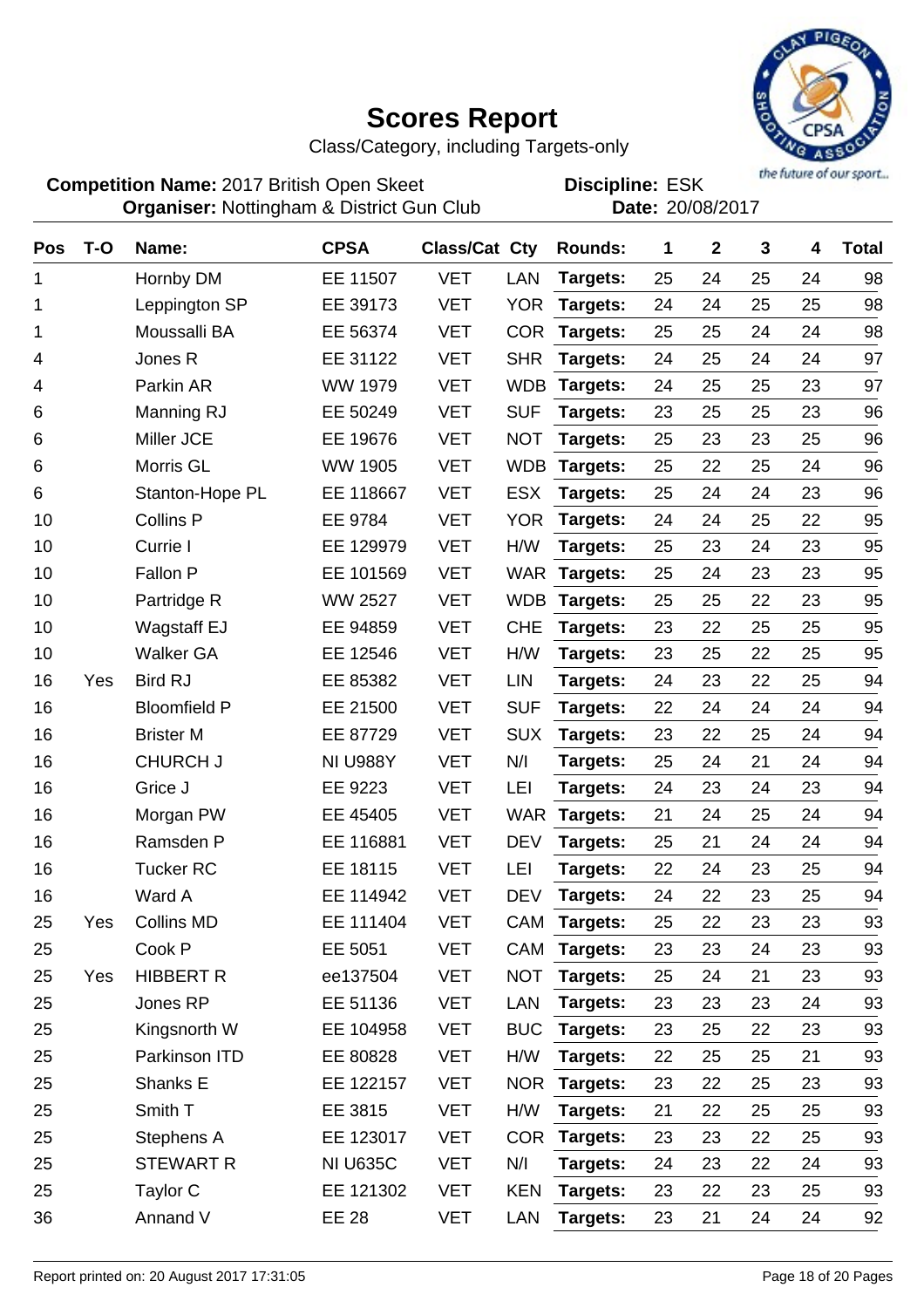

Class/Category, including Targets-only

**Competition Name:** 2017 British Open Skeet **EDIS** Discipline: ESK **Organiser:** Nottingham & District Gun Club **Date:** 20/08/2017

| Pos | $T-O$ | Name:                | <b>CPSA</b>    | <b>Class/Cat Cty</b> |            | <b>Rounds:</b> | 1  | $\mathbf 2$ | 3  | 4  | <b>Total</b> |
|-----|-------|----------------------|----------------|----------------------|------------|----------------|----|-------------|----|----|--------------|
| 36  |       | Barr L               | EE 23506       | <b>VET</b>           | LEI        | Targets:       | 24 | 22          | 22 | 24 | 92           |
| 36  |       | O'Reilly K           | EE 132027      | <b>VET</b>           | <b>CHE</b> | Targets:       | 24 | 22          | 23 | 23 | 92           |
| 36  |       | Pallot G             | EE 112769      | <b>VET</b>           | C/I        | Targets:       | 23 | 23          | 23 | 23 | 92           |
| 36  |       | Roe K                | EE 17045       | <b>VET</b>           | <b>DER</b> | Targets:       | 22 | 25          | 24 | 21 | 92           |
| 36  |       | Spooner ID           | EE 63999       | <b>VET</b>           | LIN        | Targets:       | 23 | 22          | 23 | 24 | 92           |
| 36  |       | Taylor D             | EE 42961       | <b>VET</b>           | <b>YOR</b> | Targets:       | 24 | 24          | 22 | 22 | 92           |
| 36  |       | <b>Taylor P</b>      | EE 129003      | <b>VET</b>           | <b>YOR</b> | Targets:       | 23 | 23          | 23 | 23 | 92           |
| 36  |       | <b>Wright AW</b>     | EE 100         | <b>VET</b>           | <b>CAM</b> | Targets:       | 24 | 22          | 23 | 23 | 92           |
| 45  | Yes   | <b>Badkin MR</b>     | EE 5106        | <b>VET</b>           | <b>DER</b> | Targets:       | 23 | 23          | 24 | 21 | 91           |
| 45  |       | <b>Barratt S</b>     | EE 103421      | <b>VET</b>           | <b>DUR</b> | Targets:       | 25 | 22          | 22 | 22 | 91           |
| 45  |       | Dallas H             | EE 24197       | <b>VET</b>           | <b>KEN</b> | Targets:       | 22 | 25          | 21 | 23 | 91           |
| 45  |       | Tones JT             | EE 19568       | <b>VET</b>           | <b>DUR</b> | Targets:       | 21 | 24          | 22 | 24 | 91           |
| 49  | Yes   | <b>Brown PK</b>      | EE 88592       | <b>VET</b>           | <b>NOT</b> | Targets:       | 25 | 24          | 21 | 20 | 90           |
| 49  | Yes   | <b>Parfrement RA</b> | EE 123080      | <b>VET</b>           | <b>NOT</b> | Targets:       | 22 | 23          | 22 | 23 | 90           |
| 51  |       | Biggs J              | EE 22184       | <b>VET</b>           | <b>KEN</b> | Targets:       | 24 | 22          | 20 | 23 | 89           |
| 51  |       | Francis EC           | <b>WW 451</b>  | <b>VET</b>           | <b>WDB</b> | Targets:       | 23 | 22          | 22 | 22 | 89           |
| 51  |       | Peart H              | EE 39125       | <b>VET</b>           | <b>DUR</b> | Targets:       | 22 | 21          | 22 | 24 | 89           |
| 51  |       | Simpson M            | EE 134574      | <b>VET</b>           | <b>IOM</b> | Targets:       | 24 | 20          | 20 | 25 | 89           |
| 51  |       | <b>Tavernor DL</b>   | WW 2482        | <b>VET</b>           | <b>WAL</b> | Targets:       | 22 | 24          | 23 | 20 | 89           |
| 56  |       | <b>Bulmer B</b>      | EE 66687       | <b>VET</b>           | <b>NTN</b> | Targets:       | 21 | 21          | 23 | 23 | 88           |
| 56  |       | Ellis R              | EE 130596      | <b>VET</b>           | <b>NOT</b> | Targets:       | 23 | 23          | 21 | 21 | 88           |
| 56  |       | <b>Falkous S</b>     | EE 128170      | <b>VET</b>           | <b>NOR</b> | Targets:       | 22 | 21          | 23 | 22 | 88           |
| 56  |       | Irving GJ            | <b>WW 1134</b> | <b>VET</b>           | <b>WDB</b> | Targets:       | 25 | 20          | 22 | 21 | 88           |
| 56  |       | Kibble R W           | SS 2494        | <b>VET</b>           | SCO        | Targets:       | 23 | 24          | 20 | 21 | 88           |
| 56  |       | Parkin JW            | EE 109967      | VET                  | DER        | Targets:       | 23 | 21          | 23 | 21 | 88           |
| 56  |       | Settle C             | EE 98502       | <b>VET</b>           | C/I        | Targets:       | 20 | 24          | 21 | 23 | 88           |
| 56  |       | <b>Shrives BS</b>    | EE 66063       | <b>VET</b>           | <b>NOT</b> | Targets:       | 21 | 22          | 24 | 21 | 88           |
| 56  | Yes   | Williams JC          | WW 614         | <b>VET</b>           |            | WDB Targets:   | 22 | 24          | 21 | 21 | 88           |
| 65  | Yes   | Cook P               | EE 124089      | <b>VET</b>           | <b>NOT</b> | Targets:       | 21 | 25          | 19 | 22 | 87           |
| 65  |       | Francis DL           | <b>WW 940</b>  | <b>VET</b>           |            | WDB Targets:   | 21 | 20          | 22 | 24 | 87           |
| 65  | Yes   | Green DC             | EE 121761      | <b>VET</b>           |            | CAM Targets:   | 21 | 22          | 21 | 23 | 87           |
| 65  |       | Howe DJ              | EE 114613      | <b>VET</b>           |            | SOM Targets:   | 23 | 23          | 20 | 21 | 87           |
| 65  |       | Payne G              | EE 128438      | <b>VET</b>           |            | NOR Targets:   | 22 | 21          | 24 | 20 | 87           |
| 65  |       | Randall TR           | EE 71003       | <b>VET</b>           |            | CAM Targets:   | 22 | 21          | 20 | 24 | 87           |
| 65  |       | Webster G            | EE 118818      | <b>VET</b>           | <b>DER</b> | Targets:       | 23 | 19          | 21 | 24 | 87           |
| 72  |       | Hall JR              | EE 10460       | <b>VET</b>           |            | YOR Targets:   | 21 | 18          | 24 | 23 | 86           |